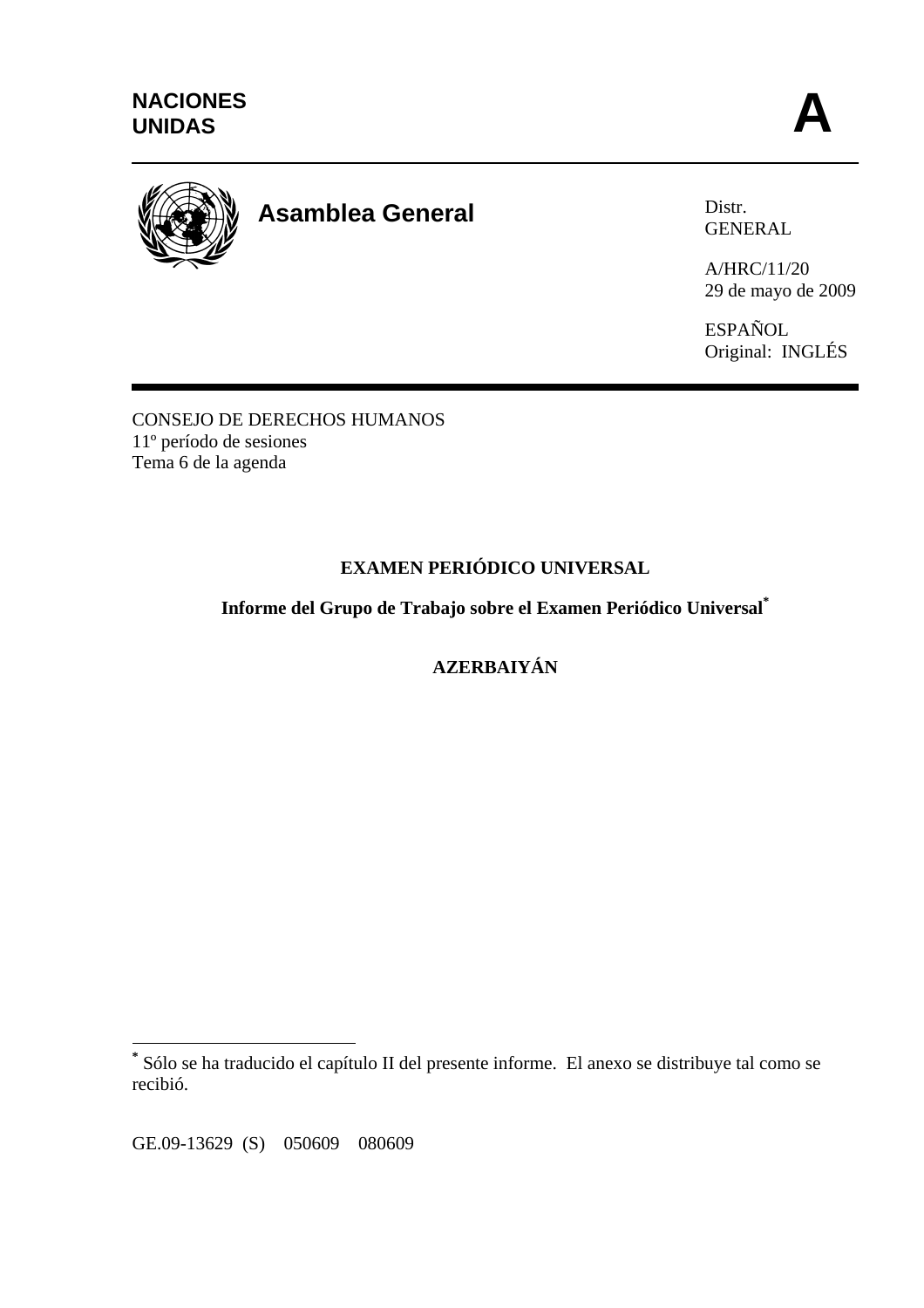## **CONTENTS**

|                                                                         |         | Paragraphs |                |               |  |
|-------------------------------------------------------------------------|---------|------------|----------------|---------------|--|
|                                                                         | $1 -$   |            | $\overline{4}$ | $\mathcal{F}$ |  |
| I. SUMMARY OF THE PROCEEDINGS OF THE REVIEW PROCESS  5 - 95             |         |            |                | 3             |  |
|                                                                         |         |            |                | 3             |  |
| B. Interactive dialogue and responses by the State under review 23 - 95 |         |            |                | 6             |  |
|                                                                         | 96 - 99 |            |                | 18            |  |
| <b>Annex</b>                                                            |         |            |                |               |  |
|                                                                         |         |            |                | 25            |  |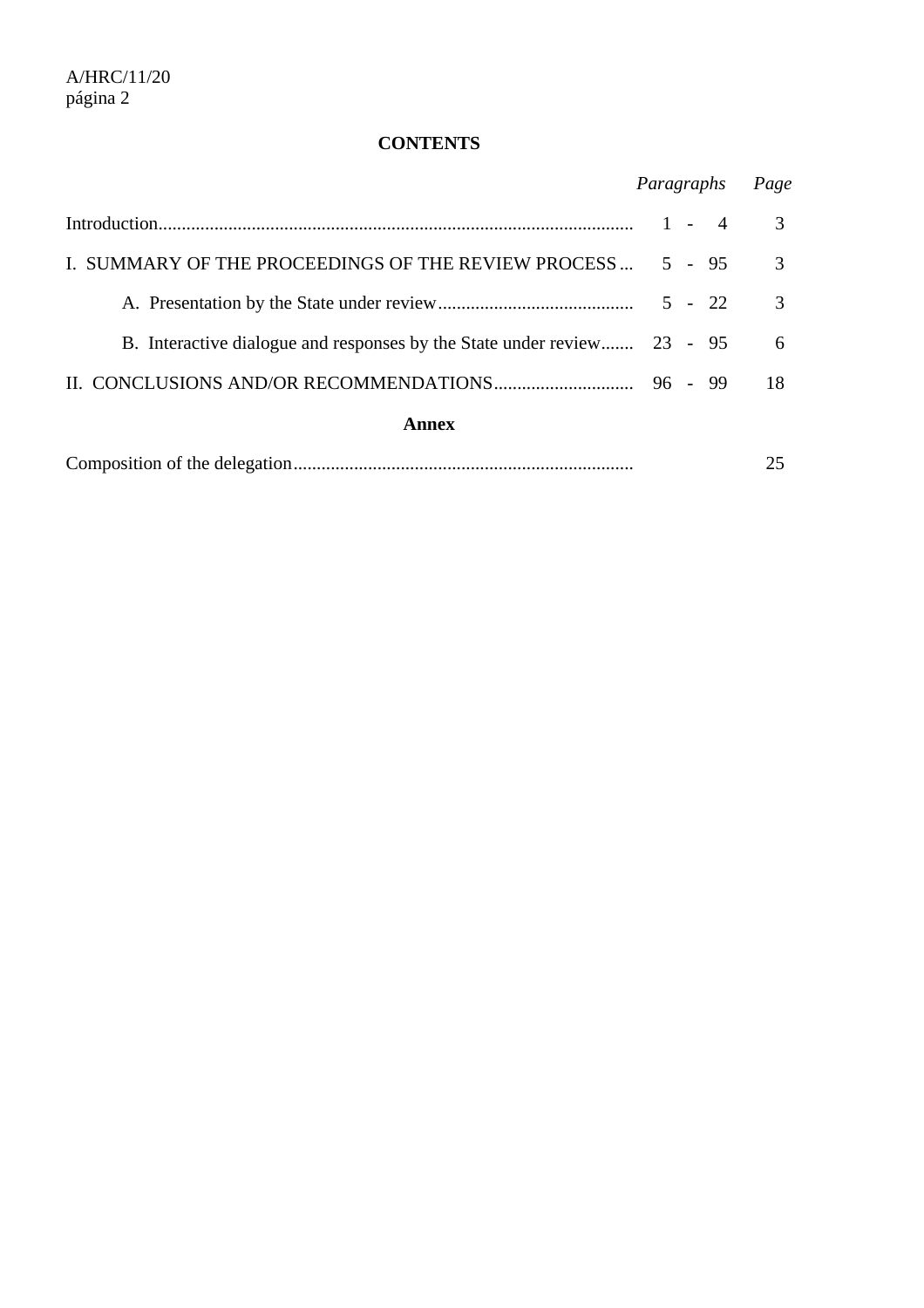#### **Introduction**

1. The Working Group on the Universal Periodic Review (UPR), established in accordance with Human Rights Council resolution 5/1 of 18 June 2007, held its fourth session from 2 to 13 February 2009. The review of Azerbaijan was held at the 6th meeting on 4 February 2009. The delegation of Azerbaijan was headed by H.E. Mr. Khalaf Khalafov, Deputy Minister for Foreign Affairs. At its meeting held on 6 February 2009, the Working Group adopted the present report on Azerbaijan.

2. On 8 September 2008, the Human Rights Council selected the following group of rapporteurs (troika) to facilitate the review of Azerbaijan: Saudi Arabia, Slovenia and Mauritius.

3. In accordance with paragraph 15 of the annex to resolution 5/1, the following documents were issued for the review of Azerbaijan:

 (a) A national report submitted / written presentation made in accordance with paragraph 15 (a) (A/HRC/WG.6/4/AZE/1);

 (b) A compilation prepared by the Office of the High Commissioner for Human Rights (OHCHR), in accordance with paragraph 15 (b) (A/HRC/WG.6/4/AZE/2);

 (c) A summary prepared by OHCHR, in accordance with paragraph 15 (c) (A/HRC/WG.6/4/AZE/3).

4. A list of questions prepared in advance by the Czech Republic, Denmark, Germany, Latvia, Liechtenstein, Lithuania, the Netherlands, Slovakia, Slovenia, Sweden and United Kingdom of Great Britain and Northern Ireland was transmitted to Azerbaijan through the troika. These questions are available on the UPR extranet.

#### **I. SUMMARY OF THE PROCEEDINGS OF THE REVIEW PROCESS**

#### **A. Presentation by the State under review**

5. At the 6th meeting, on 4 February 2009, Azerbaijan presented its national report and indicated that it was drafted by a working group encompassing relevant ministries and authorities with the involvement of the Commissioner for Human Rights (Ombudsman) as well as human rights NGOs.

6. Azerbaijan informed that international human rights instruments were domesticated through political and legal measures and that the primacy of human rights led to regular changes of the legislation. The 2002 Referendum Act amending the Constitution granted individuals the right to challenge in the Constitutional Court statutory instruments of the legislative and executive authorities, enactments of municipalities and courts that allegedly encroached on their rights.

7. The delegation referred to the Presidential Decree on measures to uphold human rights and freedoms, the State programme and the national action plan on human rights protection which is coordinated by a working group chaired by the Ombudsman with the active involvement of civil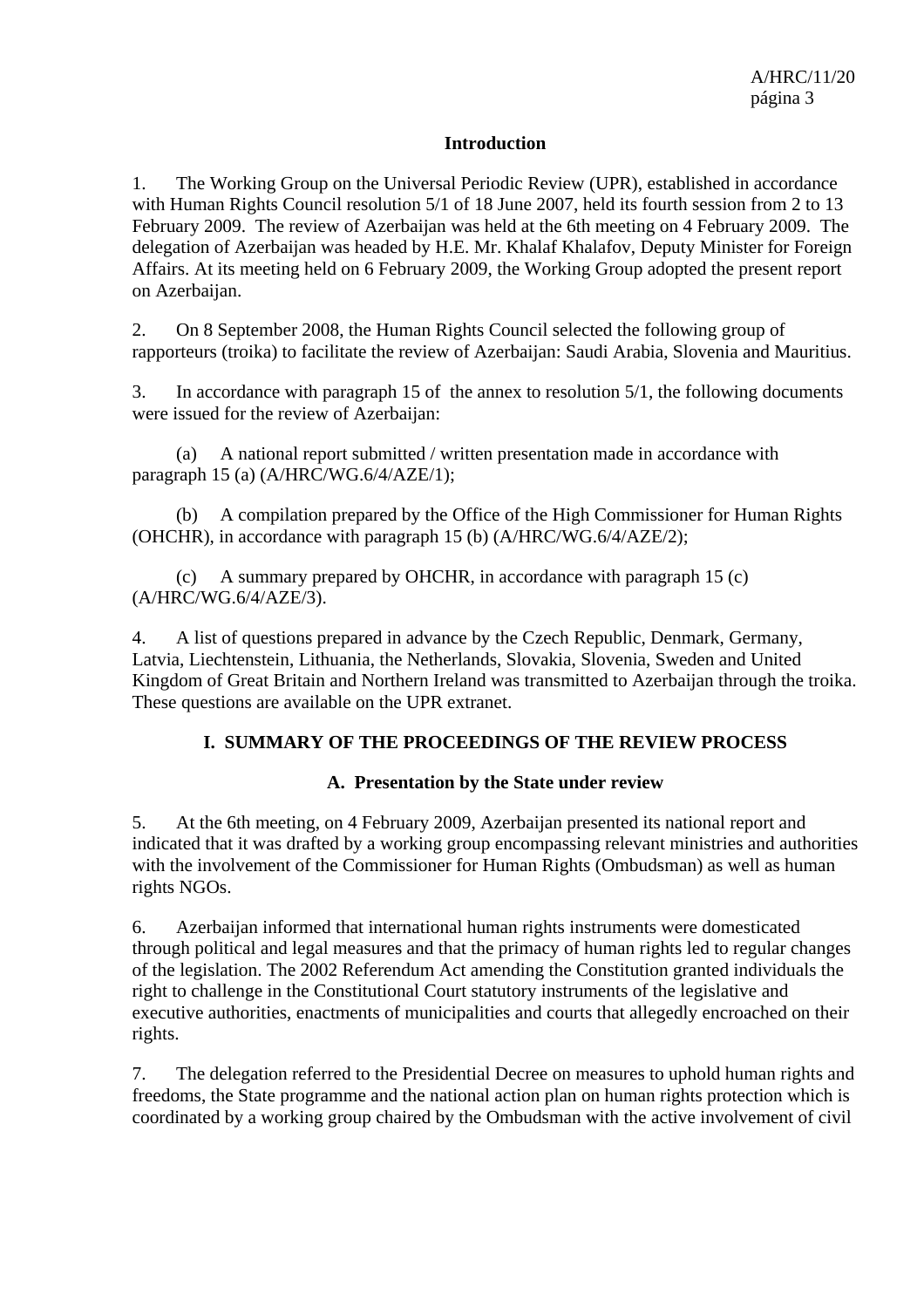society. A referendum will be held in 2009 on amendments to the Constitution aimed at reinforcing human rights protection.

8. Azerbaijan has ratified most of the international and regional human rights treaties, including seven core universal instruments, recently signed the ICPPED, and ratified, in 2008, CRPD, OP-CAT and the amendment to article 20 (1) of CEDAW.

9. Azerbaijan highlighted that it accepted the individual complaint mechanism under relevant treaty bodies, and cooperated with special procedures and expressed its readiness to continue. Azerbaijan also cooperates with the Council of Europe and has ratified a series of conventions, including the European Convention on Human Rights and the European Convention on the Prevention of Tortur, its optional protocol and the revised European Social Charter.

10. Azerbaijan noted it takes all necessary measures aimed at strengthening the media. By law, printed media can be established without prior authorisation and a wide number are registered in addition to numerous televisions and radios operating alongside with many journalist NGOs. Azerbaijan adopted measures on providing financial assistance to news media.

11. The delegation referred to the 2007 strategic framework for State support of NGOs aimed at creating a stable and effective partnership between State bodies and NGOs, and noted the establishment of the Council for State support of NGOs.

12. Judicial reforms have led to the adoption of a series of laws for the democratisation of the legal policy and judiciary, the strengthening of the independence of the judiciary and the reinforcement of human rights protection in the Constitution.

13. Azerbaijan noted having set up a working group, together with the Council of Europe (CoE), aimed at improving the effectiveness of the judiciary, independence of judges and their election procedure. The Judicial and Legal Council Act and significant amendments to the Courts and Judges Act were adopted along with the establishment of a Judicial Selection Committee mandated to select judges.

14. Azerbaijan is working with the European Committee on the Prevention of Torture (CPT) to enhance the functioning of the penitentiary system. The Ombudsman can visit penitentiary establishments without prior notification. Over the past years, two divisions within the Ministry of Justice have been granted free access to penitentiary establishments, as well as NGOs and the ICRC. The last CPT visit was held in December 2008. Penitentiary staff are trained, in particular in the area of prevention of torture and cruel treatment and the 2006 European Penitentiary Rules were translated into Azerbaijani.

15. Azerbaijan has adopted various programmes to promote social and economic rights, such as the Poverty Alleviation and Sustainable Development for 2008-2015 and the Employment Strategy for 2006-2015. This resulted in a considerable increase in the GDP over the last 5 years, the creation of 766,000 new workplaces and a decrease of the poverty rate. In 2008, the part allocated to social maintenance in the national budget increased by 40 per cent. The delegation underlined that, in 2008, the World Bank declared Azerbaijan as the most active reformer country.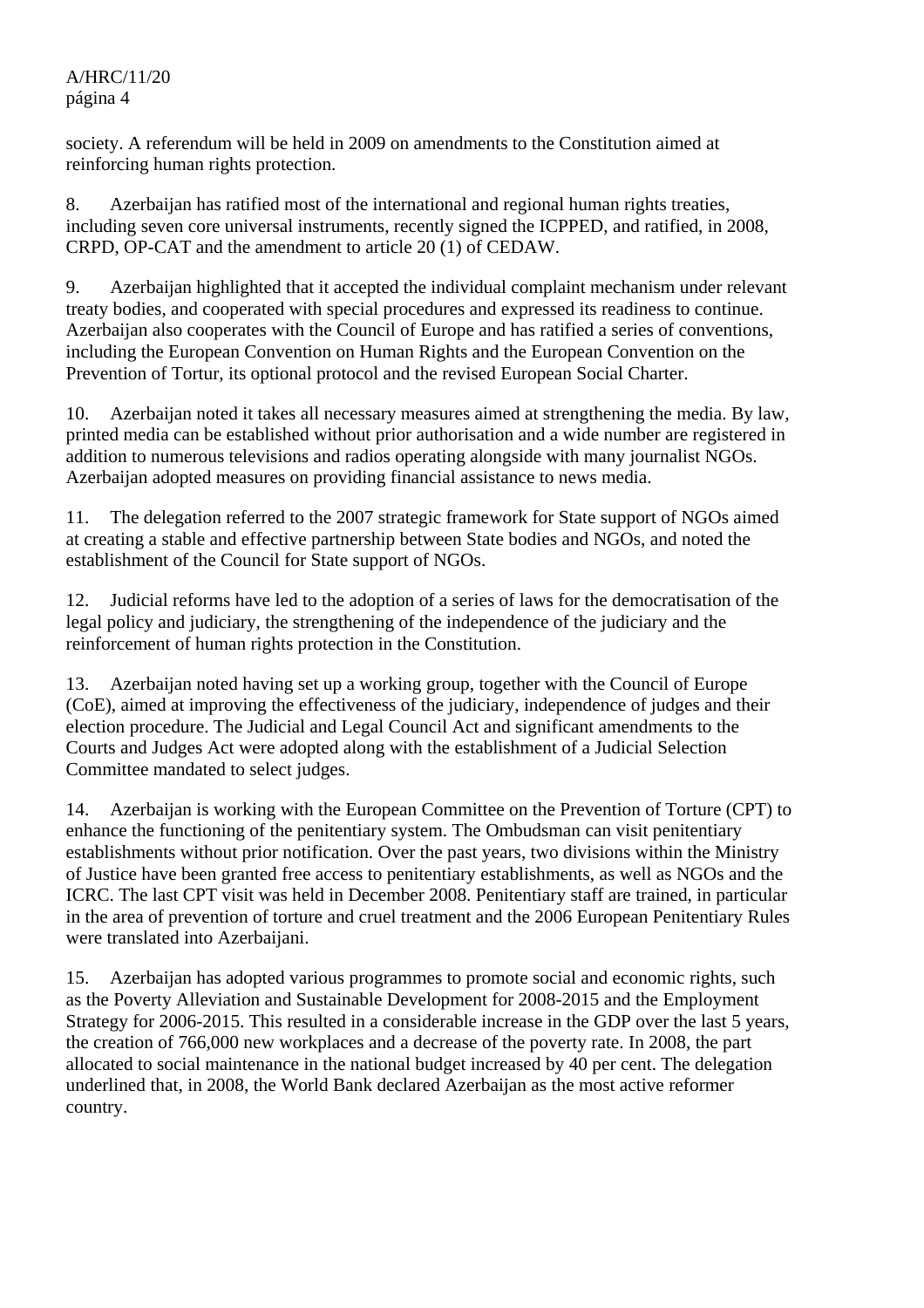16. Azerbaijan stated that the Constitution guarantees the equality of all, irrespective of ethnicity, religion or race, and no instances of discrimination or intolerance against members from other ethnicities were observed during many centuries. This high level of tolerance was emphasized by the United Nations Special Rapporteur on freedom of religion and belief and demonstrated notably through the 2002 visit of the Pope.

17. In Azerbaijan, women were granted the right to vote and to be elected in 1918 and women are now represented in legislative, executive, judiciary bodies and administrative services and actively participate in the social and political life.

18. The State Committee on the Family, Women and Children (SCFWC), established in 2006, is the main executive body responsible for applying State policy in this field. Azerbaijan adopted various measures to counter violence against women, including a new extended definition of sexual discrimination included in the 2006 Law on Gender Equality and the 2007 comprehensive programme to combat domestic violence. The Parliament currently discusses a draft law on the prevention of domestic violence, and joint project on combating violence against women in the twenty-first century, is mandated to further tackle this phenomenon through awareness raising campaigns and the elaboration of a strategy to assist victims.

19. Azerbaijan indicated that 2009 was declared the Year of Children by a presidential decree. In 2008, Azerbaijan signed the European Convention on the Protection of Children against Sexual Exploitation and Sexual Abuse in addition to the adoption of a range of legal documents such as the Law on the Rights of the Child. There is also a 2006-2015 State programme for the placement of children living in State institutions, in families (deinstitutionalization) and alternative care. At present, there are 4,545 schools in line with modern requirements and seven specialized schools for children with disabilities. The delegation indicated that, in 2006, Azerbaijan and UNICEF signed an action plan for juvenile justice reform.

20. Azerbaijan informed of legislative and social measures to counter human trafficking, including the Suppression of Human Trafficking Act and the national action plan to counter human trafficking. A mechanism for social rehabilitation of victims was elaborated, which provides financial support for them. There were instances of prosecution and sentencing of persons involved in human trafficking and an awareness-raising campaign is conducted in schools on this issue.

21. On corruption, Azerbaijan abides by international instruments, takes the necessary implementory measures to combat corruption and hoped that the Parliament will adopt in 2009 the bill on combating the laundering of money and other proceeds from crime and the financing of terrorism.

22. The delegation asserted that the Nagorno-Karabakh conflict remains the hardest problem for Azerbaijan. The Nagorno-Karabakh region and seven surrounding regions are occupied by the Republic of Armenia and more than one million Azeris became refugees and IDPs as a result of ethnic cleansing policy carried out by Armenia. As a consequence, Azerbaijan is not able to entirely implement its international human rights obligations in these territories, and made special reservations or declarations when acceding to a number of international human rights instruments. Azerbaijan fully acknowledged its responsibility regarding refugees' and IDPs' protection and undertook efforts, notably for their temporary integration into society, taking into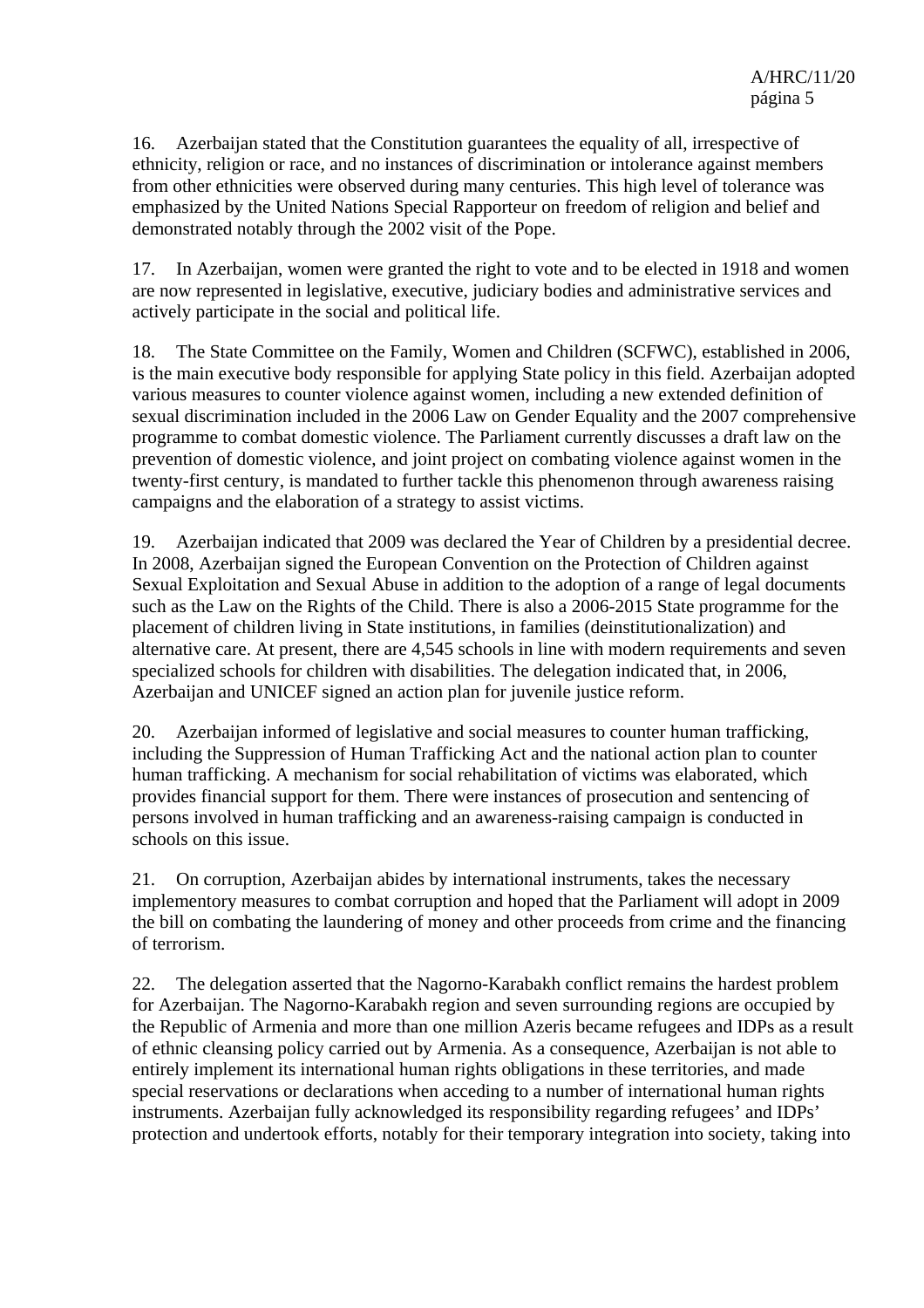account the exercise of their right to safely return to native lands. The State programme to improve the living conditions and increase employment of refugees and IDPs was adopted in 2004. Over the last seven years, 61 settlements have been created for refugees and IDPs, the last tent camps were shut down in December 2007 and an important budget was allocated to this end. United Nations High Commissioner for Refugees highly appreciated these efforts.

#### **B. Interactive dialogue and responses by the State under review**

23. During the inter-active dialogue, statements were made by 58 delegations. A number of delegations thanked the Government for the comprehensive national report, its presentation and for the responses provided to advance questions. Statements were made welcoming Azerbaijan's commitment to the UPR process, its constructive participation and the consultations with stake holders that took place in preparing the national report.

24. Algeria asked about measures taken in particular in light of the 2007 CEDAW recommendation to adopt a bill on domestic violence. Algeria encouraged Azerbaijan to devote increasing attention to the struggle against violence against women, especially through the implementation of social measures. Algeria recommended continuing efforts to improve and ensure access to education for all children and to include human rights teaching in school programs. Algeria recommended Azerbaijan to continue its efforts in order to offer IDPs satisfactory life conditions. Algeria recommended Azerbaijan to continue its efforts in the reduction of poverty and to envisage the sharing of best practices with interested countries.

25. Slovenia commended Azerbaijan for ratifying both Optional protocols to CRC in 2002. Slovenia noted the efforts in the education sector, especially in regard to IDPs. It also noted that the long lasting conflict had had a negative impact on the quality of education for displaced children and that the financial and social hardships for their families, the material condition of schools, the quality of teachers and the psychological condition of displaced children all played a potentially adverse role. Slovenia recommended the authorities of the republic of Azerbaijan to fully implement the recommendations of the United Nations study on violence against children.

26. The Netherlands recommended that Azerbaijan consider modifying or repealing the criminal legislation on defamation to take away the possibility of depriving anyone of his or her liberty on account of opinions. It noted that human rights organisations operating in areas such as women's rights and LGBT rights, as well as religious groups, are subjected to harassment and sometimes even violence. It also recommended that Azerbaijan strengthen its efforts to guarantee freedom of assembly and association and to respect the work of human rights defenders, and that legislation concerning NGOs be implemented accordingly.

27. Uzbekistan welcomed the achievements reached in crime suppression and reform of the penitentiary system, in defending social security, rights of women and children. Positive steps have also been reflected in the development of non-governmental organizations (NGOs): in the Parliament, standing commissions' special working groups are cooperating with NGOs to develop draft legislation.

28. Cuba noted measures such as the 2002 law guaranteeing equality between men and women and inquired about other initiatives to eliminate gender inequality. Cuba underlined the work done with detainees and appreciated the National Plan and legislation to protect children. Cuba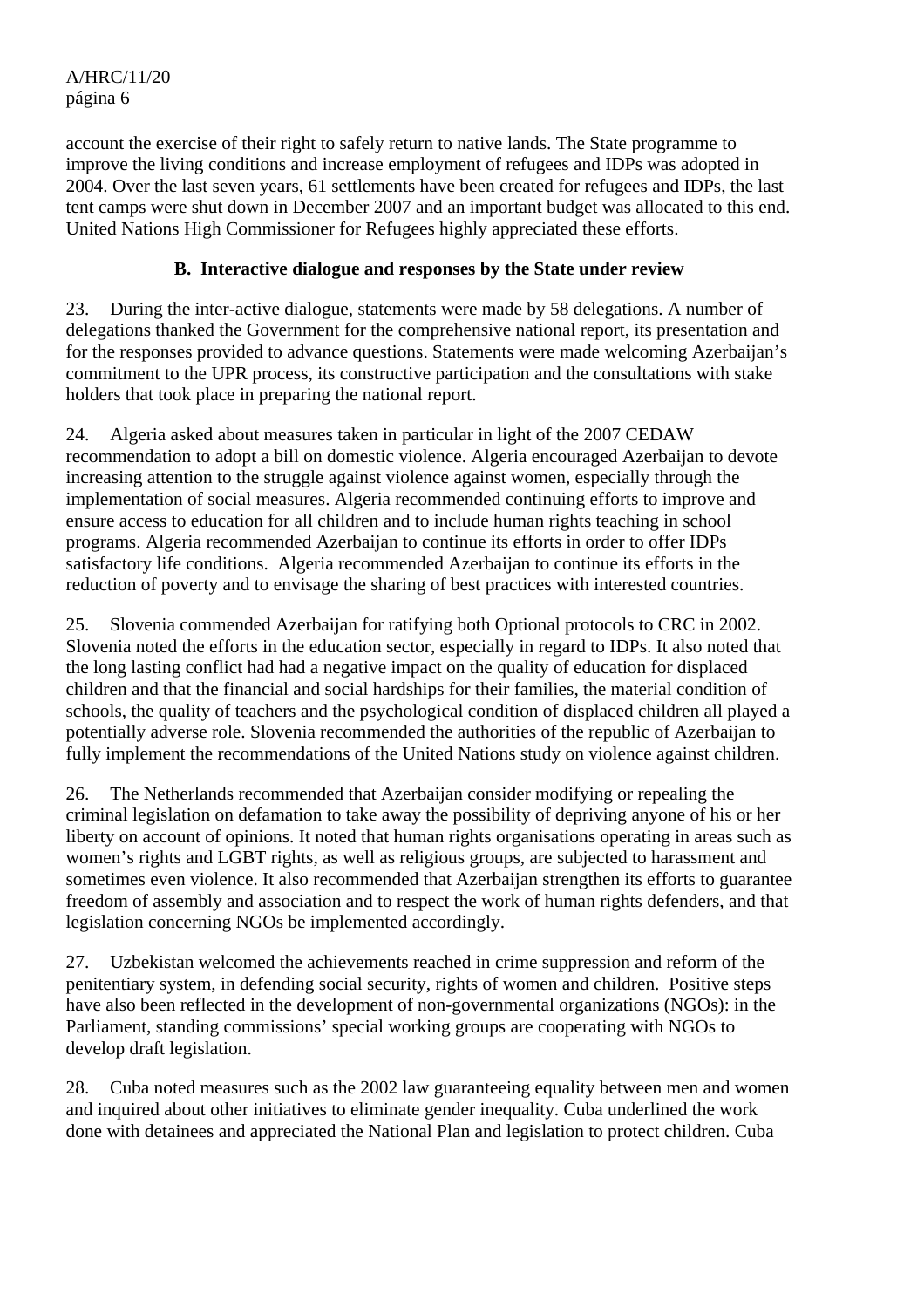recommended that Azerbaijan continue efforts already underway to improve the living standards of its people and to ensure the social protection of its people based on a vigorous development of the economy and an appropriate distribution of wealth. It further recommended that Azerbaijan continue with national programmes already undertaken to reduce any form of discrimination against women until it is totally eliminated, as it is through this that it can protect the most vulnerable sections of the population, including women and children.

29. Germany strongly recommended that Azerbaijan take all necessary measures to ensure that the law on freedom of assembly is not applied in an unduly strict manner by the local authorities, to consider abolishing the pre-approval requirement for public assemblies altogether and to replace it with an obligation of notification for the organisers of public assemblies. Germany also recommended that Azerbaijan take all the necessary measures to shorten the pre-trial detention of all persons arrested on criminal charges, in particular that of minors, and create separate detention facilities for the latter. Germany recommended that the government urgently improve prison conditions.

30. Belarus stated that events have been held to improve the judicial system, and technical facilities in courts have been upgraded. It also noted measures to eliminate poverty and to increase the level of social protection. Belarus recommended that Azerbaijan continue to support a high level of socio-economic protection. Serious attention given to the exercise of rights in defence of women and children has resulted in legislation enshrining provisions for gender equality and a new juvenile justice system. Belarus also recommended Azerbaijan to continue providing accessibility and high calibre education at all levels.

31. Republic of Korea applauded the cooperation between the penitentiary administration and NGOs in monitoring the situation in detention facilities, as exemplified by the International Committee of the Red Cross' visits. The Republic of Korea is still concerned about the situation of vulnerable groups such as children and women among the refugees and IDPs and made a reference to the Committee on the Rights of the Child (CRC) which recommended that Azerbaijan address the special needs and rights of displaced and refugee children, and CEDAW which urged Azerbaijan to implement targeted measures to improve the access of refugees and internally displaced women and girls to education, employment, health and housing.

32. China commended Azerbaijan for improving prison conditions, assisting vulnerable groups, dealing with human trafficking, strengthening traditional justice and promoting the rights of women and children. China indicated that Azerbaijan trained judicial personnel on human rights. It noted the challenge faced by Azerbaijan in eradicating violence against women and pursuing perpetrators.

33. Mexico recommended Azerbaijan to comply with the recommendations made by Treaty Bodies and Special Procedures and, in this connection, recommended to establish mechanism to monitor ethnic minorities and other vulnerable groups, including migrants and asylum seekers, and to allow these groups to access all rights enjoyed by the rest of the population. In order to prevent and to combat discrimination against women, Mexico recommended to adopt specific legislation on violence against women and forced marriages, in conformity with the Convention on the Elimination of All Forms of Discrimination of Women and the Convention on the Rights of the Child. Mexico recommended improving the administration of justice, including the establishment of a system of inspection of detention centres and a system to follow-up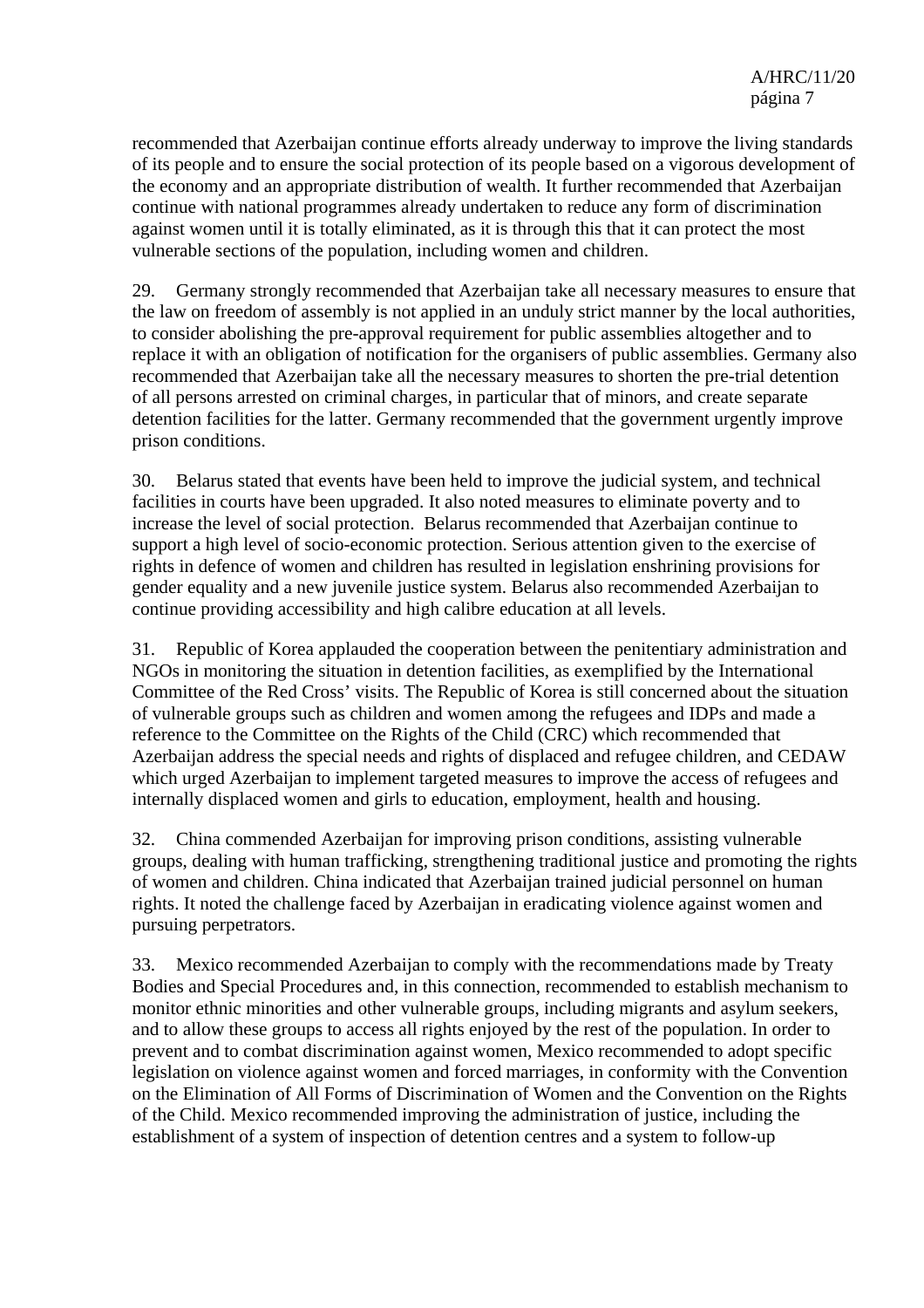complaints of allegations of torture. Finally, Mexico recommended the establishment of interinstitutional mechanism, in which relevant civil society actors will participate, in order to implement UPR recommendations as well as Human Rights Council's Special Procedures and Treaty Bodies recommendations.

34. Ukraine noted with satisfaction that Azerbaijan works closely with treaty bodies and provides all the required periodical reports. It also noted that Azerbaijan attaches high priority to the protection of rights of women, especially to elimination of all forms of violence against women. Ukraine asked Azerbaijan to elaborate more on activities, particularly aiming at raising awareness of the trafficking in human beings threat. With regard to the CoE Commissioner recommendation to adopt robust measures to counter trafficking in human beings, Ukraine asked what measures have been taken.

35. Saudi Arabia noted that the Constitution contains provisions aimed at protecting human rights and includes measures geared towards overcoming the difficulties which Azerbaijan needs to cope. Azerbaijan's experience in promoting human rights elicits the following question: What difficulties is Azerbaijan facing in the provision of more health and education services for children? What role are international organizations (such as UNICEF) playing in the development of the rights of the child in Azerbaijan? In the light of the above, Mr. Chairman, my country's delegation commends the real achievements made by Azerbaijan in the field of human rights and recommended that the positive aspects of those achievements be taken into consideration in order to act as an incentive and a stimulus for further progress in the promotion and protection of human rights in Azerbaijan.

36. France asked about measures to ensure the independence of justice and the respect of international norms related to a just and fair trial. Noting that in the domestic legislation discrimination is a crime, France asked why no process has been so far held on this charge. France recommended that Azerbaijan ensure the full exercise of freedom of expression and of the freedom of all independent media, both national and foreign ones, regardless to their nature: press, internet, radio or television. France recommended Azerbaijan to take all measures to grant access to justice for all women victim of violence, and take measures for their protection and rehabilitation, and to train police authorities on violence against women.

37. South Africa applauded Azerbaijan for, inter alia, the Programme on strengthening the Fight against Corruption. It referred to CESCR's previous request to provide training to law enforcement officials and judges on the serious and criminal nature of domestic violence. South Africa recommended that the Government reviews its Poverty Reduction Programmes with a view to addressing the root causes of poverty and the adoption of effective ways of dealing with the social challenges.

38. Qatar noted the separation of powers underlined in the Constitution and that the final objective of the state is to protect human rights and fundamental freedoms. It also noted that the Constitution indicates that ratified treaties become part of national law and have supremacy over other laws. It welcomed the adoption of a number of, including on the rights of children. Qatar expressed the hope that Azerbaijan will overcome the remaining obstacles, particularly where children and IDPs are concerned.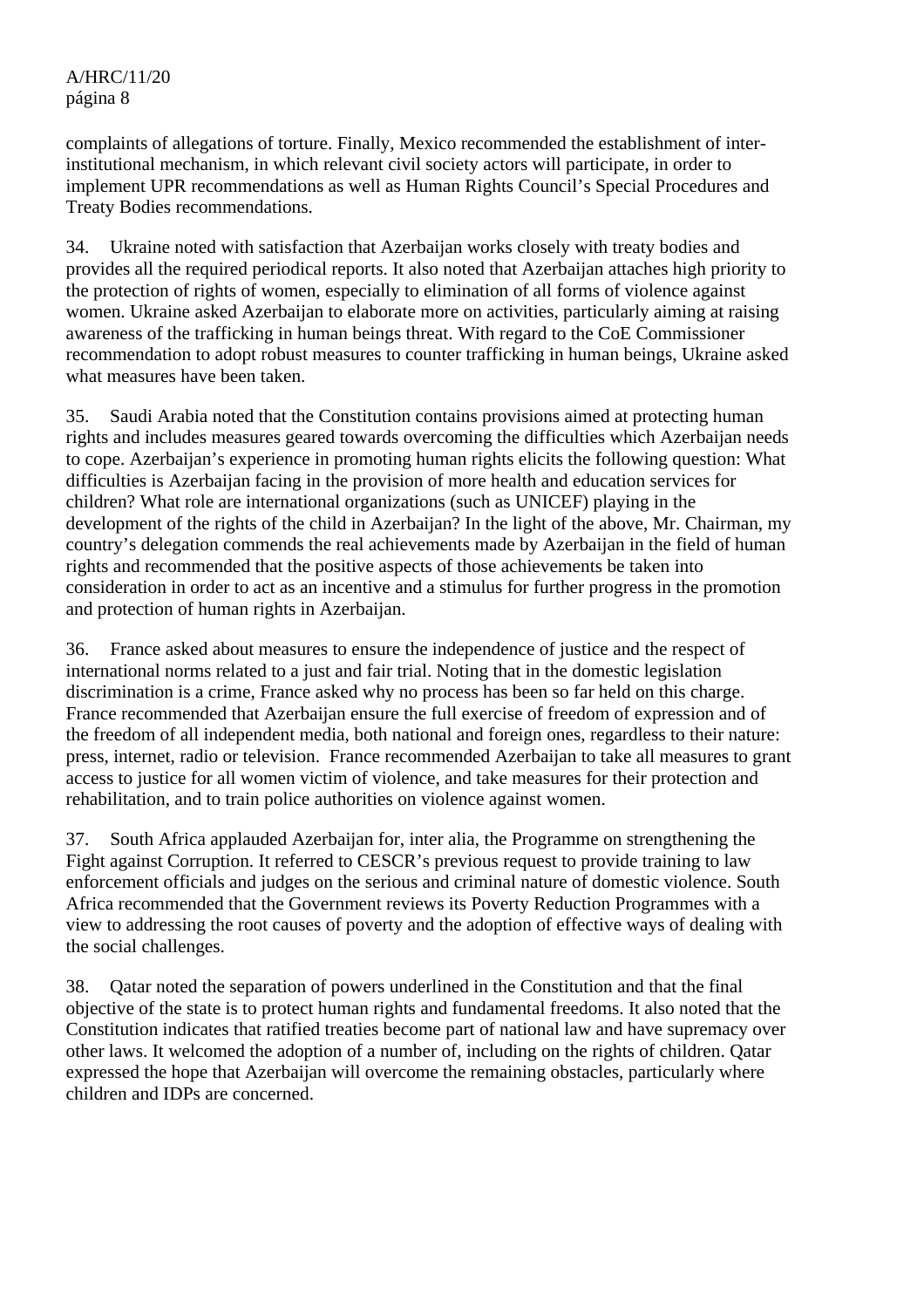39. Bahrain noted the efforts taken in order to promote, strengthen and protect civil, political, economic, social and cultural rights. These efforts are greatly valued as Azerbaijan made progress in many disciplines, especially freedom of religion and belief, religious tolerance and harmony. Bahrain also valued the efforts made regarding formulation of plans and human rights training of the judiciary in order to enhance the legal reform.

40. Liechtenstein recalled that, in 2006, the CRC expressed concerns at the growing numbers of street children and the lack of recovery, medical treatment, social integration or educational programmes and asked about further measures planned. It recommended that Azerbaijan accede to the Rome Statute of the International Criminal Court. Liechtenstein welcomed the measures taken to improve the training of law-enforcement officials regarding the prevention of torture and ill-treatment.

41. Egypt welcomed the establishment of the Human Rights Commissioner, which also includes a Special Counsellor on gender equality, as well as the State Committee on Women's Affairs. Egypt referred to the recommendation of CRC that this Office include a unit on children's rights. It welcomed the cooperation between Azerbaijan and the Human Rights Council, OHCHR and the different treaty bodies. It recommended that Azerbaijan continue efforts to promote and protect human rights in collaboration with the Human Rights Council and OHCHR on the basis of the needs identified by Azerbaijan and also continue its efforts to ensure that national laws are consistent with international obligations, and to further their implementation on the ground.

42. Sweden recommended increasing the efforts to ensure that detention conditions fully meets international human rights standards. Sweden recommended Azerbaijan to ensure that all branches of the State, including agents of public authorities, fully respects and promotes the freedom of expression. Concerned by recent decisions to stop foreign media from broadcasting in Azerbaijan, Sweden recommended Azerbaijan to fully uphold media freedom in accordance with international obligations. Sweden also recommended the Government to uphold the respect of the right to peaceful assembly and ensure that this right is effectively implemented.

43. Norway recommended Azerbaijan to issue a standing invitation to the Special Procedures. Norway recommended that Azerbaijan ensure that its media regulations promote diversity among media outlets in line with international standards and best practices. Norway recommended that crimes and violations against journalists and human rights defenders are effectively investigated and prosecuted, and that those responsible are punished. Norway recommended that complaints of harassment of journalists and human rights defenders receive prompt response and that adequate measures for their safety are taken. Finally Norway recommended that the State officials are discouraged from continuing the current practice of instituting lawsuit against journalists and human rights defenders that publish criticism.

44. Tunisia noted with interest the National Action Plan to promote human rights, the aim being, inter alia, to develop interaction between the state and civil society. Tunisia welcomed the considerable efforts to curb violence against women. It expressed the view that the project on combating violence against women in the  $21<sup>st</sup>$  century is an important approach in safeguarding the rights of women, including in countering early marriages, and in reducing the impact of this phenomenon on the family, particularly children.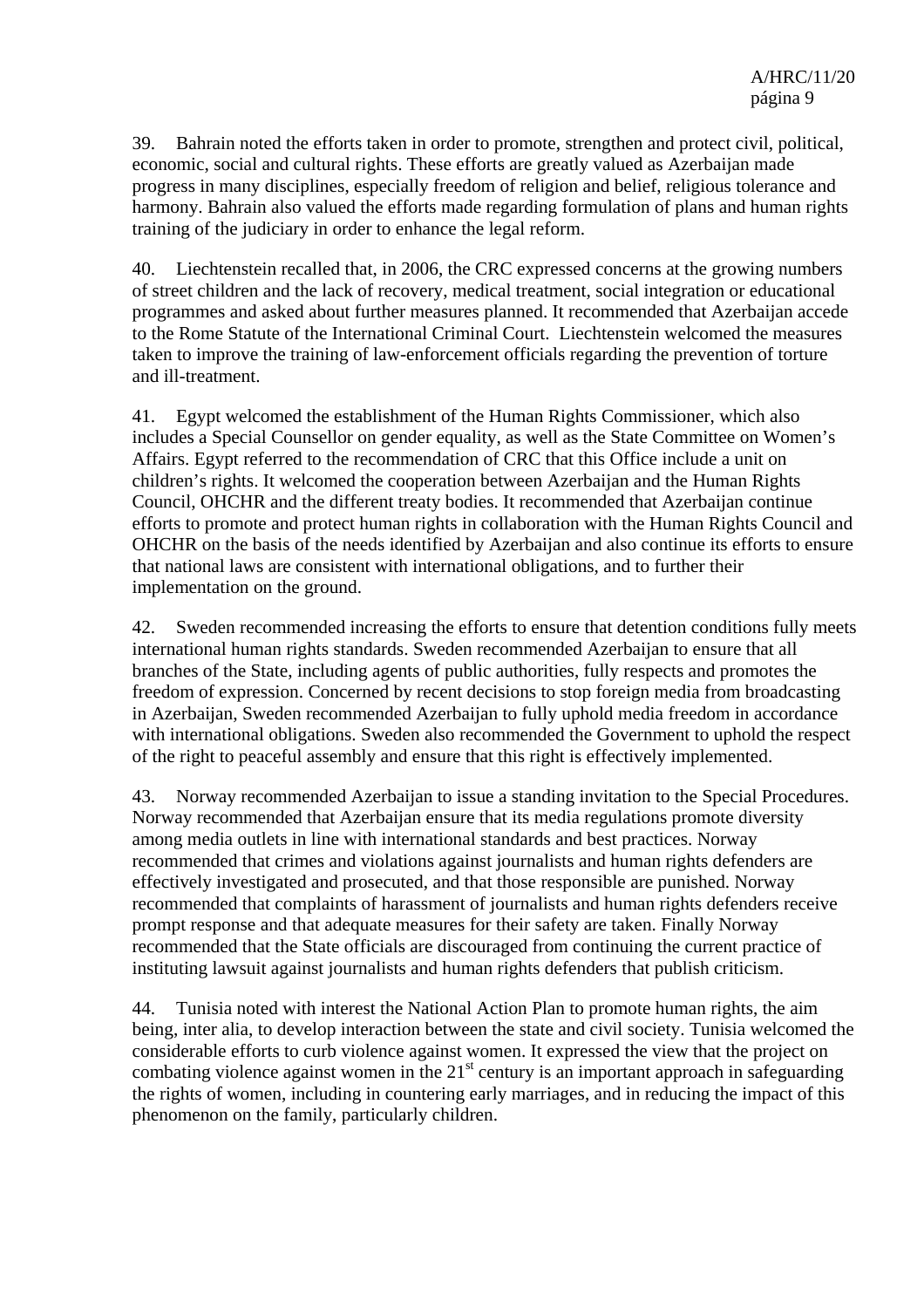45. Spain asked what kind of measures Azerbaijan will adopt in order to guarantee religious freedom including to ensure a greater press freedom and the eventual de-criminalization of defamation. Spain stated that approximately 600,000 Azeri have been living as IDPs for more than a decade as a result of the 1991-94 Nagorno-Karabakh conflict and asked what the Government is doing to ensure the enjoyment of human rights by IDPs. Spain asked about measures being taken in order to prevent cases of torture and abuses by police authorities.

46. Indonesia commended the new legislation on the Penal Enforcement Code and the Code of Criminal Procedure of 24 June 2008, which contains some progressive dispositions regarding the welfare of detainees and prisoners. Indonesia recommended Azerbaijan to ensure the effective implementations of these new laws. Indonesia recommended the Government to continue and intensify its efforts on behalf of children and women generally, to ensure their safety in the domestic environment and to remove any obstacles to their education, development and access to equal opportunities.

47. The United Kingdom noted that CAT was concerned at the substantial gap between the legislative framework and its practical implementation and that CRC was concerned that legislative measures are not provided with adequate mechanisms and financial support. The United Kingdom recommended that Azerbaijan reconsider its decision and permit broadcasting by non-Azeri outlets on FM frequencies. It referred to reports that some sectors of the Ministry of Interior and the judiciary appear to exert pressure on the media, including with the use of defamation trials. It emphasised that the use of criminal libel law to unjustly imprison or financially ruin journalists severely impacts on media freedom in this context it recommended that all journalists remaining in detention be released. It recommended that Azerbaijan continue to engage fully with civil society groups in the follow-up and implementation of this review.

48. The Czech Republic recommended to issue and implement a standing invitation to all Special Procedures. It recommended Azerbaijan to address persisting problems of prison conditions, such as overcrowding and insufficient health care and to establish an independent mechanism to overview conditions in detention facilities, with particular focus on conditions of children and their protection against violence and abuse. Referring to recommendations made by CAT, the Czech Republic recommended Azerbaijan to provide law enforcement and judicial officials with specific education/sensitivity training towards the protection of children, women and persons of minority sexual orientation or gender identity. The Czech Republic recommended Azerbaijan to take concrete measures to ensure necessary resources to increase effectiveness of the protection of children rights, including effective monitoring of conditions in institutional care and establishing of a complaint mechanism for children, to develop and adjust new mechanisms for the protection of children based on serious research and wide piloting, and to create mechanisms to deliver foster care services. The delegation finally recommended bringing rules on broadcasting in compliance with relevant provisions of ICCPR, releasing persons held in prisons for their political views and adopt safeguards against arbitrary or politically motivated detention and trials including through ensuring full independence and transparency of judiciary.

49. Turkey, aware of the fact that Azerbaijan found itself faced with a large scale displacement problem as a result of the Nagorno-Karabakh conflict, praised Azerbaijan for the effective measures taken to alleviate the suffering of IDPs. It appreciated the establishment of the Ombudsman Institution and encouraged Azerbaijan to continue to make the best use of this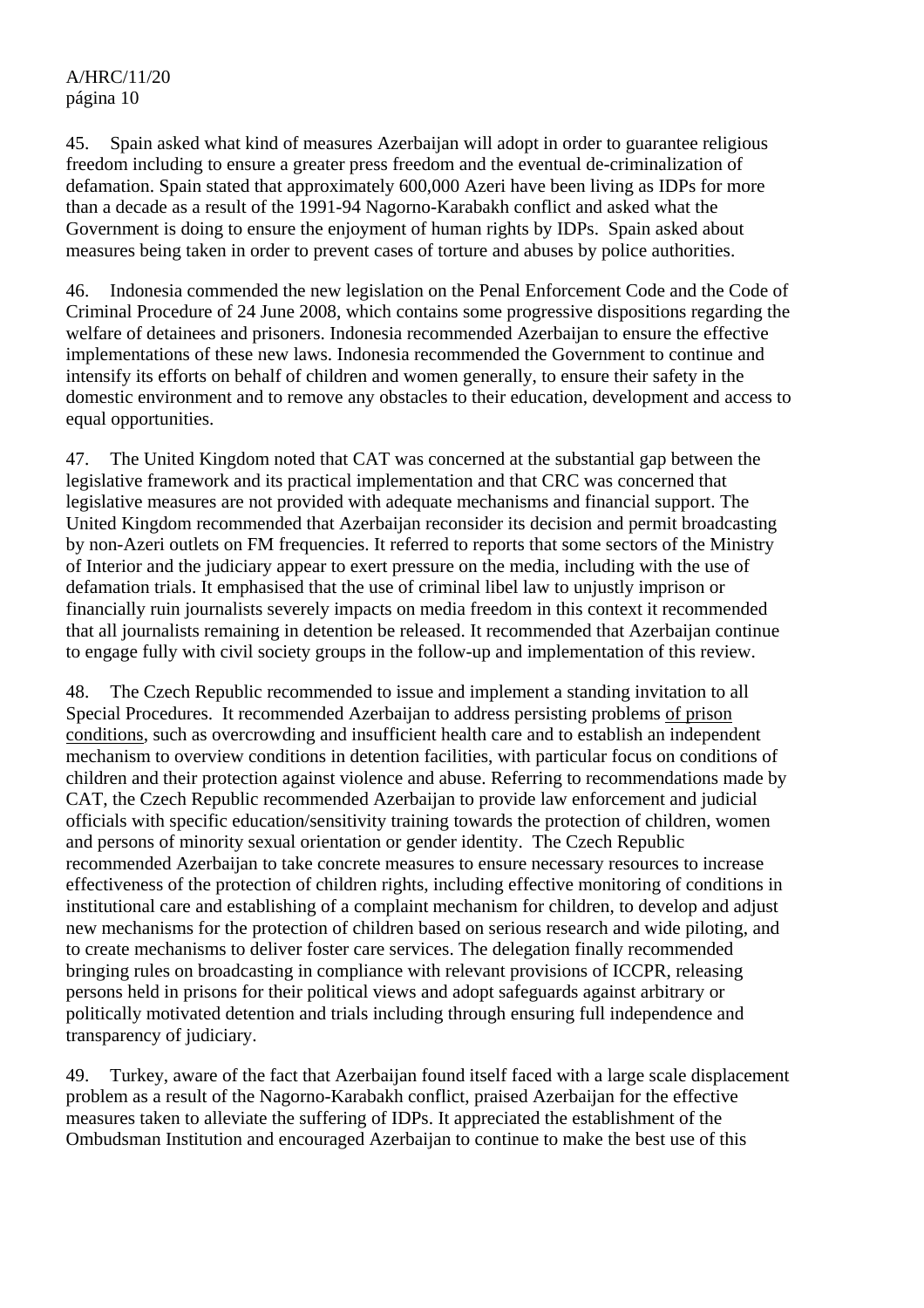important mechanism in addressing the remaining shortcomings in the judiciary and the penitentiary systems as well as in the fight against corruption. It trusts that the new Law on Freedom of Assembly will constitute a step in the right direction for raising further the democratic standards.

50. Latvia noted with appreciation the recent voluntary pledge of Azerbaijan to extend a standing invitation to all United Nations special procedures. It further noted the positive cooperation with a number of these special procedures and that Azerbaijan has invited and received several Special Rapporteurs in the past few years. In the light of this positive cooperation, Latvia recommended that Azerbaijan fulfil its voluntary pledge and extend a standing invitation to all special procedures of the Human Rights Council.

51. Jordan welcomed the adoption of the constitutional acts on the Commissioner for Human Rights (Ombudsman) and commended the strong political will as reflected in, inter alia, the 2006 national plan of action for human rights protection. Jordan recommended that Azerbaijan continue its constructive efforts in human rights education, including its active cooperation with the key international organizations towards this end.

52. Austria welcomed the Rights of the Child Act and the National Plan of Action for Human Rights Protection but said that their implementation reportedly face challenges. Austria recommended that Azerbaijan take concrete steps and ensure that all necessary resources are provided to government agencies in order to increase the efficiency of a child protection system. It also recommended that Azerbaijan ensure that pilot initiatives at regional level are fully supported by the federal government with a view to consider developing inter alia an independent, nationally coordinated statutory service, which could act as a referral and decisionmaking body. Austria noted the 2006 State Programme for the Placement of Children living in State Institutions in Families and Alternative Care as well as the project to create surrogate families for homeless and orphaned children. Austria recommended that Azerbaijan take concrete measures to ensure that institutions are adequately scrutinised with respect to quality standards of care and the possibility of redressing abuse and violations and recommended that Azerbaijan take concrete steps to make other forms of alternative care more accessible, i.e. promote guardianship and foster care systems as well as develop community based family support services that prevent the abandonment of children from their families.

53. Hungary expressed that it is important that children have a safe and harmonious family background and therefore welcomed measures taken in this regard. Hungary was concerned that children may still suffer neglect, corporal punishment and abuse, including sexual abuse in the family. It indicated that trafficking in human beings also remains a problem and that the risk is even higher for children who are illegally adopted from orphanages for the purpose of trafficking in organs. Hungary recommended that Azerbaijan take adequate measures to further defend children's rights. Hungary also recommended that Azerbaijan take the necessary measures so that persons below 18, being under arrest, would not be subject to corporal punishment or other forms of ill-treatment.

54. Russian Federation noted that over the last years, Azerbaijan managed to achieve considerable success in improving its human rights situation and that it has continued to improve its national legislation. It considered it important to look at the experiences of Azerbaijan in resolving social and economic issues, and especially the situation of children who lack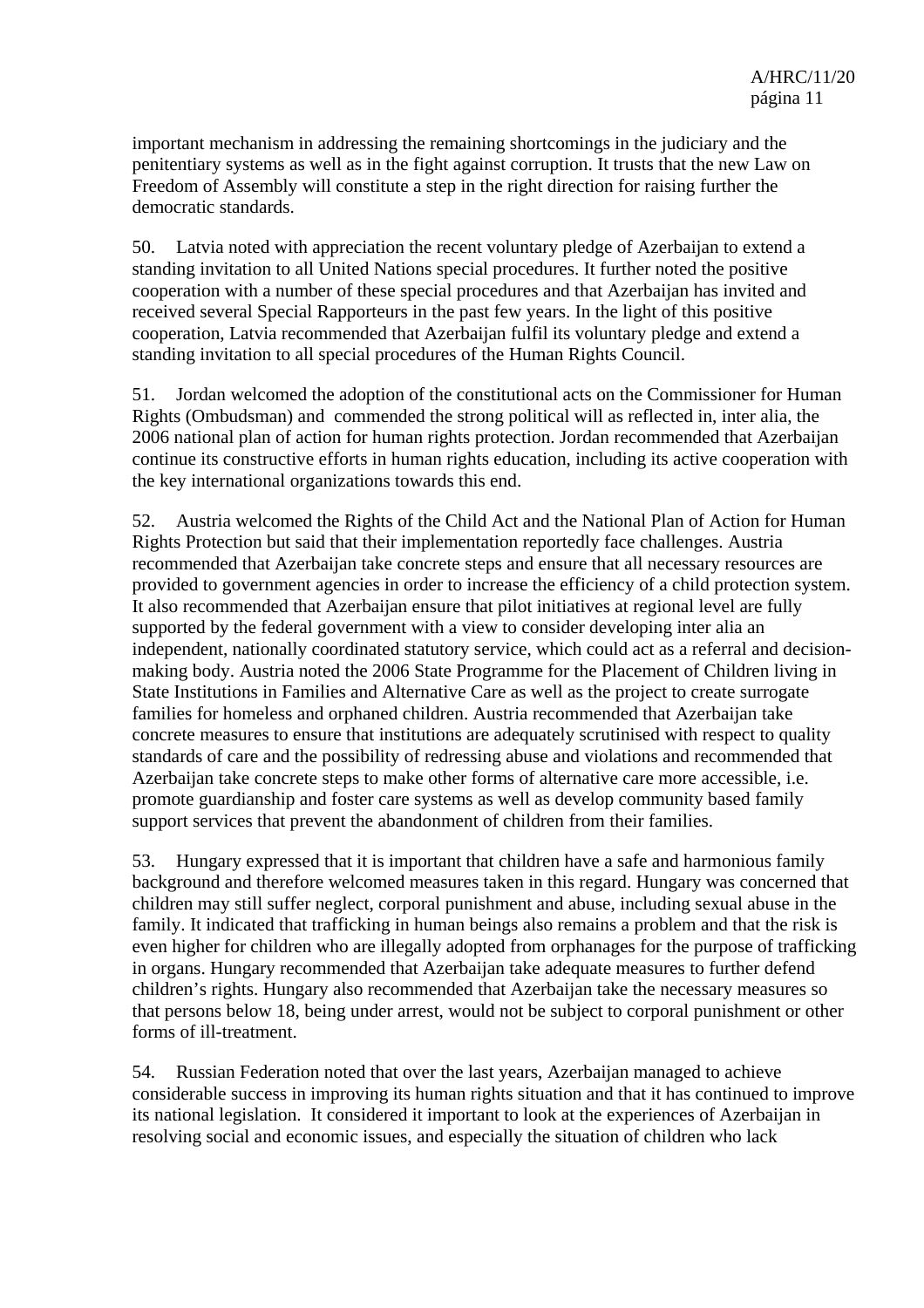supervision. The Russian Federation recommended that Azerbaijan continue its sustained work in the implementation of State program, over a period of 10 years, to transfer children from State institutions to families and alternative care.

55. Azerbaijan welcomed the recommendations made and indicated that it will address progress made and constraints in a frank manner. Regarding the strengthening of the judiciary, the delegation recalled its introductory statement and added that the selection of judges is fully transparent. In addition, new specialized courts are due to be established such as juvenile courts and new administrative courts. A great attention is paid to the training and re-training of judges and law enforcement officials. Attention is paid to expand access to justice and targeted measures include the establishment of six regional courts of appeal in addition to that in Baku.

56. Regarding journalistic activities, the delegation noted that Azerbaijan has abolished State censorship and legislative measures were adopted to truly ensure the freedom of speech and opinion. Azerbaijan has established a Council of the Press and adopted a special concept paper on working with the media. A special fund to support news media was established and all violations of journalists' rights are carefully investigated and monitored by relevant bodies. There were instances of law enforcement officials being punished for such violations. The delegation acknowledged that a number of journalists were prosecuted in criminal courts and serve a sentence in jail but for specific crimes not related to their journalistic activities and many of them were pardoned over the past years. The prosecution of journalists for slander and insult are rare, treated as civil cases and there is currently only one journalist serving a sentence for defamation.

57. Regarding children without supervision, Azerbaijan noted cases of abuse of authority by the police but that necessary measures have been taken. On corruption, by a 2006 Decree, a structure for internal investigations was established within the Ministry of Interior. Over the past years, a number of cases of human rights violations by the police were registered, which led to disciplinary measures, prosecution and dismissals.

58. On children's rights, efforts have been undertaken in line with the CRC, including the 2005 Law on street children and children without parental supervision. Over the last few years, more than 1000 children were taken out of the street and received assistance tailored to their needs including education and issuance of identification documents. To this end, Azerbaijan cooperates with human rights institutions, SCFWC and NGOs. In 2007 and 2008 a training course on street children was conducted and a foster institution for street children was created.

59. Azerbaijan stated that social protection of vulnerable persons, including disabled persons is a priority area. The main goal is to promoting employment for these persons and quotas were established by law in 2001 for the employment of disabled persons. In addition, a law targeting State assistance was adopted, which enshrines the principle of equality without any kind of discrimination.

60. On poverty, the delegation recalled that the poverty rate decreased in 2008 and referred to the prior mentioned 2008-2015 State programme. On institutionalisation and alternative care for children, Azerbaijan referred to the 2006-2015 State programme conducted with UNICEF and NGOs.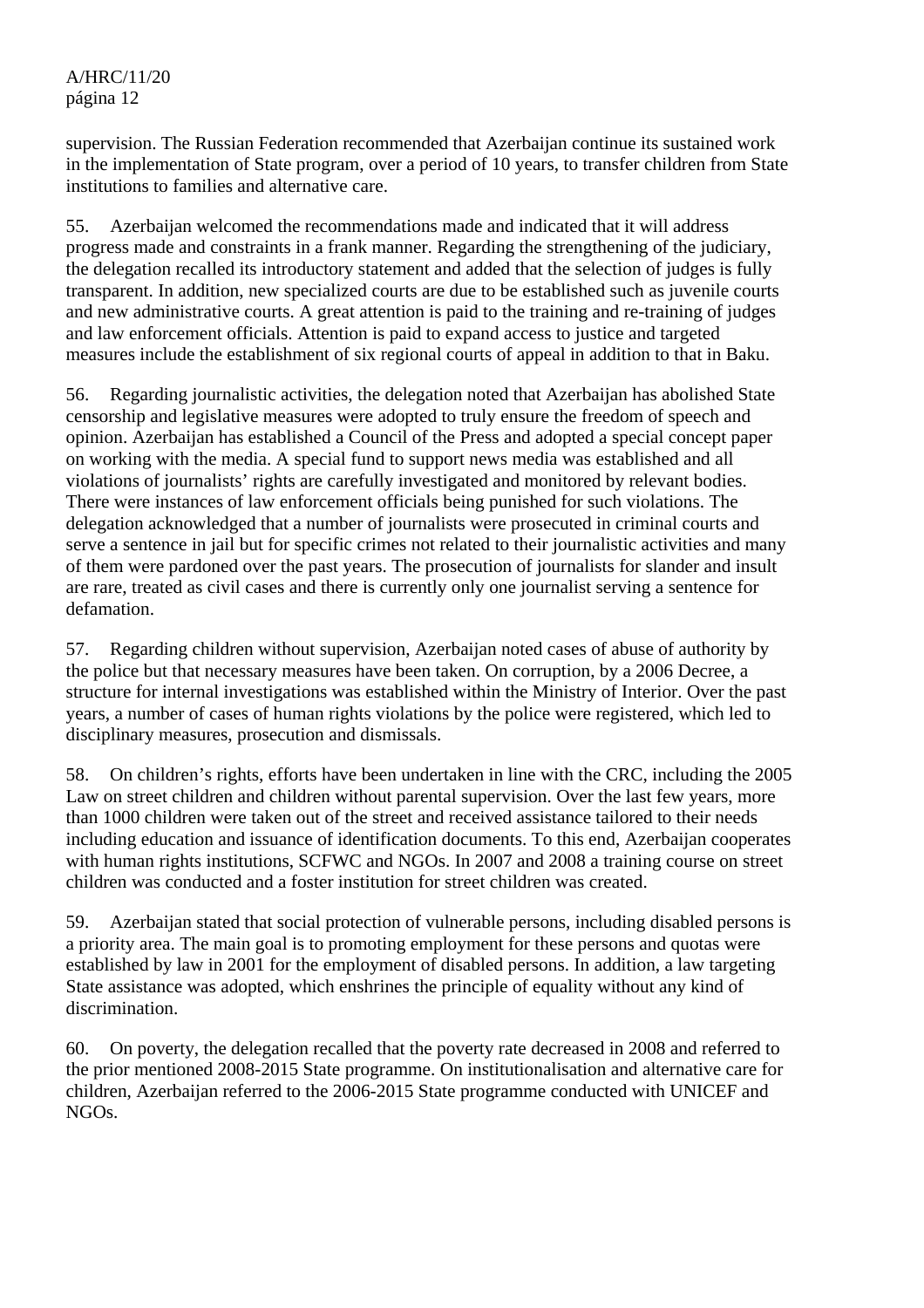61. On women's rights, Azerbaijan noted that it will as a State party to CEDAW present its periodic report in 2009 to the Committee whose recommendations will help in improving the situation. The delegation made reference to the 2007 comprehensive programme, the draft law to prevent domestic violence, and recalled that criminal law provides for sanctions and penalties of physical and sexual violence.

62. On children's rights, the delegation said that a national programme was being drafted, and that a supplement to the criminal code had been adopted emphasizing rehabilitation of children. There is only one educational institution, which is overcrowded, but measures will be taken in the reform of the penitentiary system. The ICRC can visit penitentiary institutions without obstacles and a Public Affairs Committee was established within the Ministry of Justice made up of NGOs, which monitors the situation in full transparency.

63. Azerbaijan praised special procedures and announced having decided to extend a standing invitation to all of them. The Ombudsman was granted Status A in 2000 and respects the Paris Principles. Finally, it was recalled that Azerbaijan ratified OP-CAT.

64. Chile expressed concern at, inter alia, persistent cases of intimidation, cruel treatment and torture, prison conditions and judicial procedures, restrictions on freedom of assembly and expression. Chile recommended to promote and strengthen international humanitarian cooperation and assistance so as to provide for programmes and mechanisms to contribute to the elimination of threats and limitations to human rights of refugee and displaced persons. Chile also recommended to speed up the implementation of legal framework, as well as improve systems and procedures for the administration of justice and to make further progress on public governance. Chile recommended to increase the protection mechanisms for women and children as well as measures to disseminate and make their implementation more effective.

65. Japan welcomed the agreement with the ICRC to permit its officials to visit convicted persons in places of detention without interference. Japan noted that, according to the 2007 annual report from the Office of the Ombudsman, 144 cases of human rights violations were registered and that disciplinary action was taken against 199 people. With a view to improving criminal justice, especially in terms of the prevention of torture, Japan recommended that Azerbaijan consider taking substantial measures, such as requesting capacity-building assistance, to advance the understanding of human rights and criminal investigation ability of police personnel.

66. The United Arab Emirates noted efforts made especially in the field of health, education, the protection of women's rights and the contribution women give to the society. The United Arab Emirates were satisfied about the measures taken to thwart human trafficking, but were willing to learn more about this.

67. Democratic People's Republic of Korea appreciated the establishment of the Institution of Ombudsman and Presidential Pardons Commission. It was impressed by Azerbaijan's ratification of the major human rights instruments and efforts to observe reporting obligations. It asked Azerbaijan to elaborate on plans to further improve the situation of women and children.

68. Kazakhstan noted the work undertaken to reform the judiciary and was pleased to note that Azerbaijan, is implementing measures to ensure the effective administration of justice. It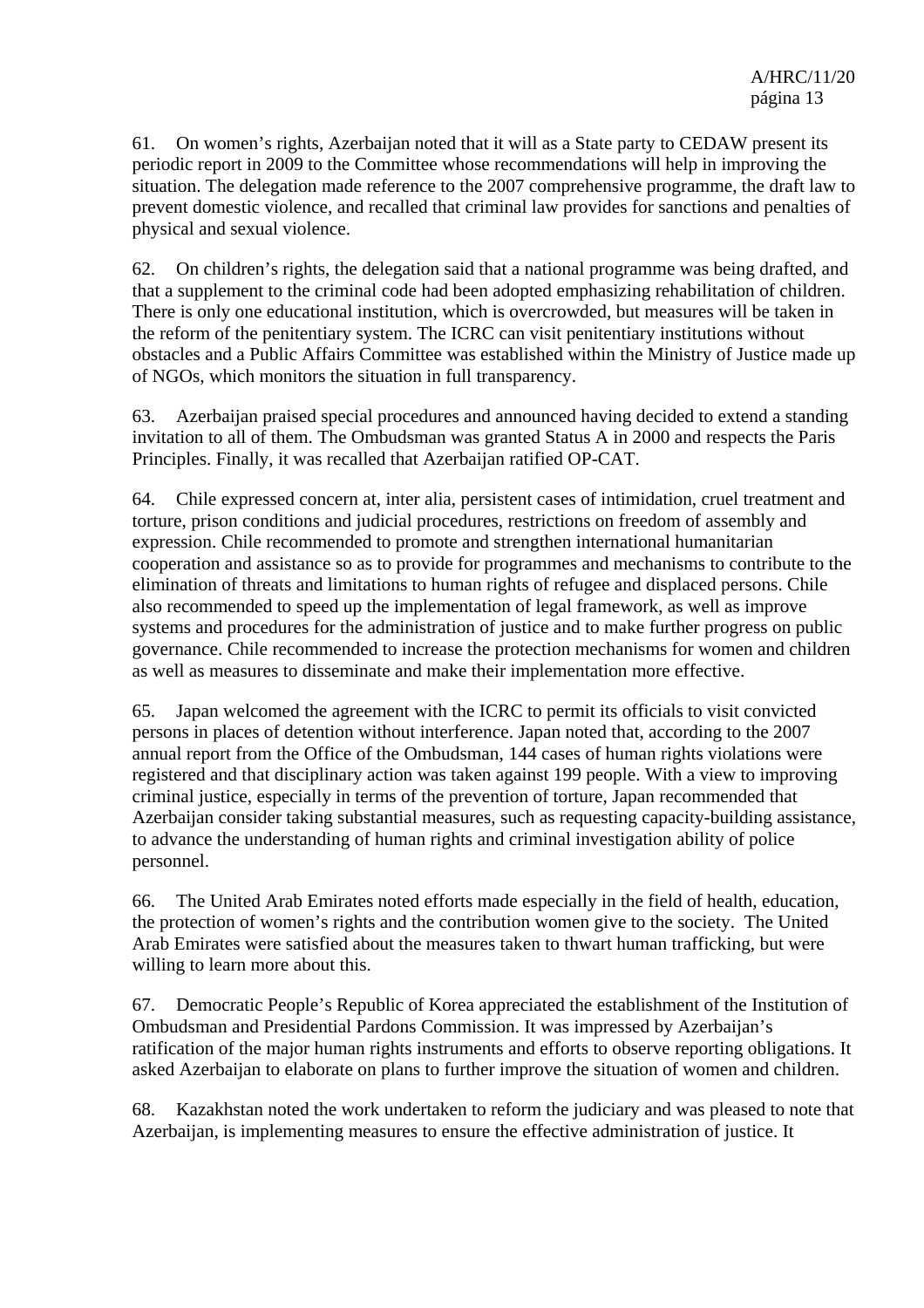expressed satisfaction at the policy on the protection of the rights of the family, women and children. Kazakhstan recommended that Azerbaijan continue its effective work in the area of defending these rights.

69. Malaysia was encouraged to note the serious efforts in combating violence against women including domestic violence. It recommended that Azerbaijan consider widely disseminate information on the provision of CEDAW to the publics through education system, awarenessraising campaigns and gender sensitivity training. Malaysia recommended that Azerbaijan steps up its efforts to ensure that basic needs of the population are fully met, in particular, in the areas of employment, public health, education and public housing.

70. Italy recommended that Azerbaijan take fully into account the recommendations of the Special Rapporteur on Freedom of Religion aimed at promoting and fully ensuring freedom of religion for all religious communities throughout Azerbaijan. Italy recommended Azerbaijan to further align its legislation and practice with the provisions of the Convention against Torture. Italy recommended that Azerbaijan develop a national strategy to guarantee better access to education to all children and to include in the school system, at all levels, appropriate measures in the field of human rights education, in accordance with the Plan of Action 2005-2009 of the World Programme for Human Rights Education.

71. Canada welcomed the adoption of the 2008 Law on freedom of assembly. It recommended that Azerbaijan improve respect for the right to freedom of assembly in line with its domestic legislation and its obligations under article 21 of the ICCPR. Canada recommended that Azerbaijan expand media freedoms, particularly access to broadcast media. It recommended to implement the recommendations of the OSCE in regards to reversing the ban on foreign FM radio broadcasting. Canada also recommended that Azerbaijan fully respect the social and economic rights of all, including internally displaced persons, in line with its obligations under the ICESCR by following through on its commitments under the programme of the State Committee on Refugees and Internally Displaced Persons.

72. Sudan commended Azerbaijan for protecting and promoting human rights, especially the rights of vulnerable groups, and noted Azerbaijan's also continued focus on the right of the child. Sudan recommended Azerbaijan to continue its cooperation with the international community, especially in two fields: the solution of problems of refugees and IDPs; and its 2006-2015 State program on poverty alleviation and development.

73. Lithuania expressed appreciation for having abolished death penalty more than ten years ago. Lithuania recommended Azerbaijan to change the criminal legislation provisions on defamation and to eliminate unnecessary pressure on journalists fulfilling their professional duties. Lithuania recommended that public awareness campaigns about equal opportunities of women and men should be carried on. Lithuania also recommended further developing measures against domestic violence against women. Victims of domestic violence should have possibility to use appropriate means of redress and access to shelters.

74. Armenia referred to CERD that encouraged Azerbaijan to combat tendencies giving raise to racist and xenophobic behaviour, particularly against ethnic Armenians. CESCR in 2004, ECRI and Commissioner for Human Rights in 2007 raised similar concern stating: "Armenians living in an atmosphere of fear", "illegal occupation of properties belonging to Armenians and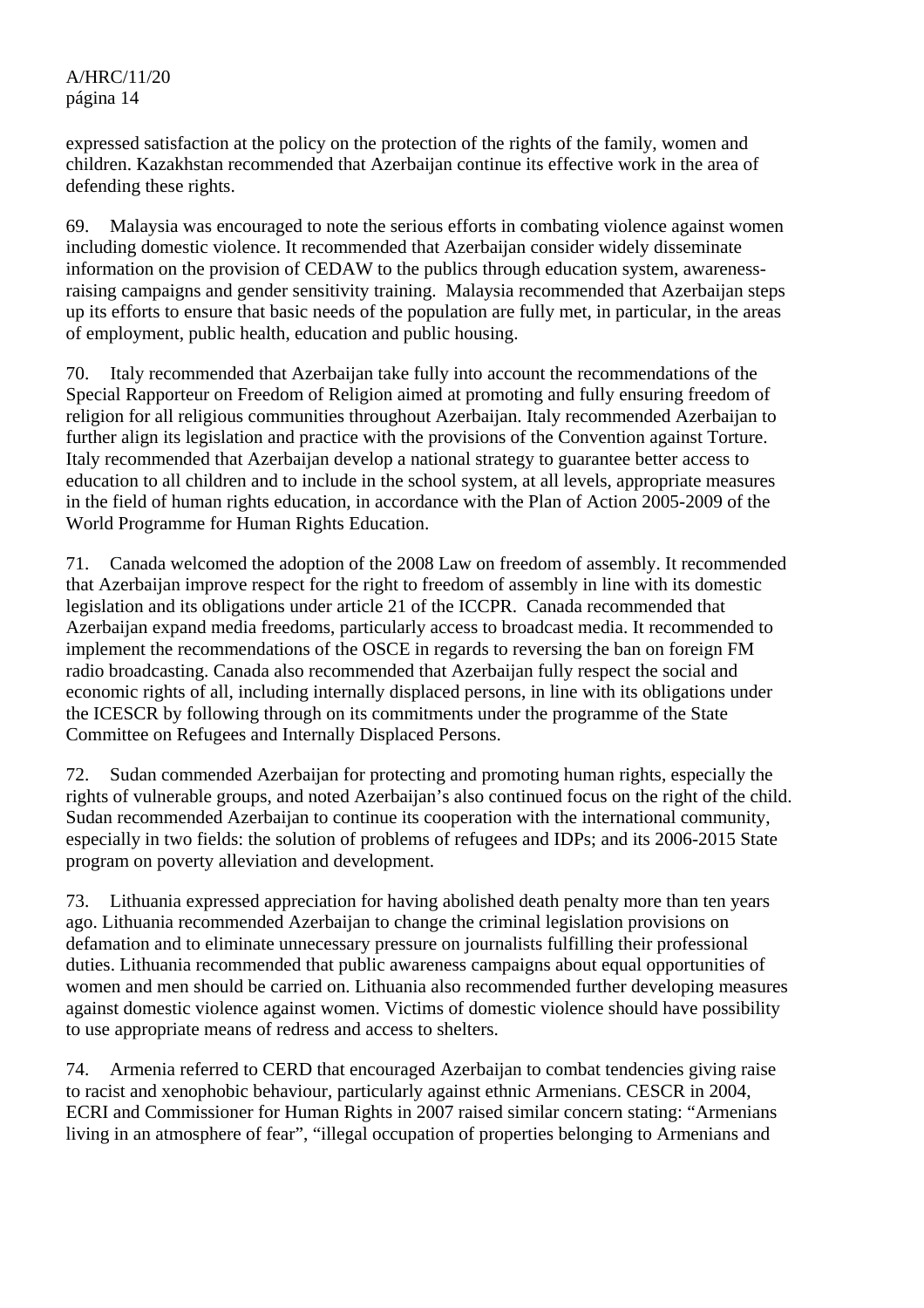other ethnic groups, facing widespread discrimination in various spheres, oral and written inflammatory speech…fuelling negative feelings among society towards Armenians". According to the Delegation of Armenia, despite those recommendations, hate-speech and deprivation of cultural rights by misappropriation and destruction of Armenian cultural heritage continue (ICOMOS resolution 5, 16th General Assembly). Armenia asked for clarifications on measures taken to redress the situation with discriminatory treatment of the Armenian community. Armenia referred to 2006 CRC recommendations (paras. 24, 49, 55, 57(e), 58(f)) and recommended Azerbaijan to stop the discriminatory practices against its own citizens, and redress the situation to achieve full protection of human rights for all its citizens, especially children.

75. Holy See was well aware of the enormous contribution Azerbaijan has made to religious freedom and inter-religious dialogue. The Holy See draw the attention to the cumbersome registration process requested for religions and problem is the difficulty to obtain visas for clergy and religious personnel in general. The delegation recommended coming to a more streamlined, transparent registration process, and visa issuing. Finally, in order to foster a further dialogue between religions, the delegation recommends an educational and awareness program focusing on the different religions in the country.

76. Islamic Republic of Iran noted that a Commission on Human Rights or Ombudsman is in place to redress human rights violations and that a national plan of action was approved. It asked about measures taken to combat domestic violence; and for further explanation concerning the national strategy to increase transparency and combat corruption and relevant plan of action for 2007-2011. The Islamic Republic of Iran recommended Azerbaijan to further promote a culture of human rights among the society, to strengthen national capacities and to address shortcomings in the area of human rights promotion and protection, including the rule of law and adequate protection of vulnerable segments of the population.

77. Poland recommended that Azerbaijan improve the living standards and conditions in prisons. Poland wished to learn how the authorities would explain the ban on foreign broadcasters using FM frequencies. Poland recommended that Azerbaijan take effective measures to ensure the full realisation of the right to freedom of expression. It congratulated Azerbaijan on the decision to extend a standing invitation to all special procedures of the Human Rights Council.

78. Pakistan noted that the work being done under the adoption of the first National Plan of Action for the Protection of human is impressive. The penitentiary reform is a clear example of collective efforts. Pakistan appreciated the priority being given to the issue of IDPs, to the elimination of violence against women and bringing all perpetrators to justice.

79. Bangladesh hoped that the oil revenue will be used equitably across the population to raise their overall standard of life. Bangladesh added that the issue of gender mainstreaming and equality has been identified as a critical challenge and recommended that Azerbaijan continue to address the challenge in a purposeful manner. Bangladesh said that the issue of freedom of media should also be looked at and recommended that the Government of Azerbaijan continue to work in earnest to address some of the legitimate concerns in this regard.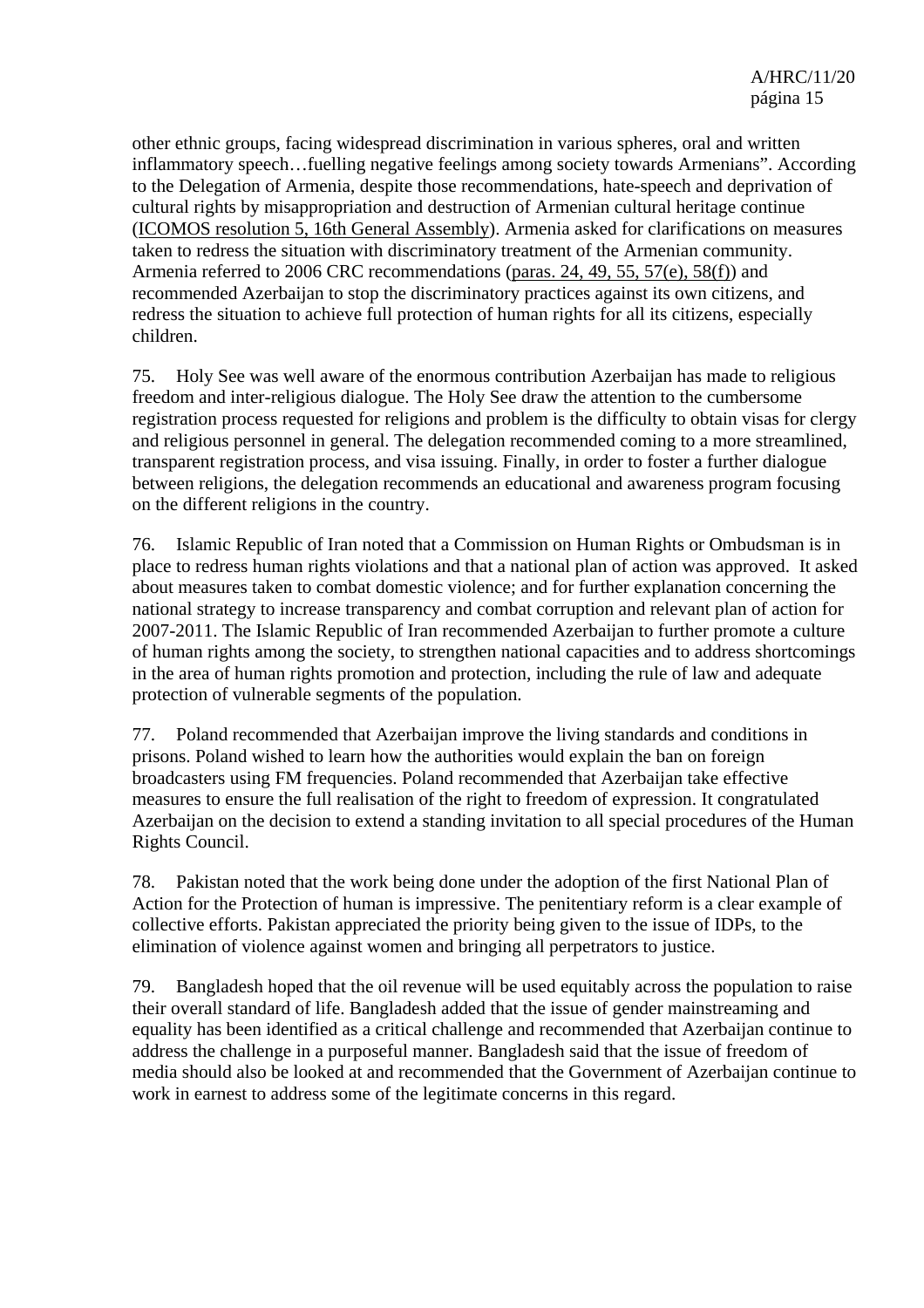80. Senegal welcomed the possibility afforded to NGOs to submit draft legislation and to participate in the consideration and adoption of those bills, noting that it is a practice in which Azerbaijan could take pride. In the light of the excellent provisions adopted by Azerbaijan concerning human rights issues, Senegal encouraged Azerbaijan to hold fast to its course so as to strengthen its efforts in the area of protecting the rights of the child and eradicating poverty.

81. Syrian Arab Republic stated that Azerbaijan achieved progress, inter alia, by the the protection of the independent judicial power of the courts including the Constitutional Court. As a member of the CoE, Azerbaijan recognizes the jurisdiction of the European Court of Human Rights. It took note with appreciation of the efforts to provide all basic human services to more than one million Azerbaijani refugees and IDPs, especially women and children.

82. Estonia noted the Law on Fighting against Trafficking in Human Beings and the relevant National Action Plan. Despite that, trafficking remains a serious problem in Azerbaijan and Estonia asked what steps have been taken to implement this National Action Plan with regard to the actual penalties to the perpetrators. Estonia recommended that Azerbaijan ensure the effective implementation of the National Action Plan against Trafficking and to provide the necessary assistance to the victims of trafficking.

83. Chad encouraged Azerbaijan to continue its efforts to improve the human rights situation in the country and urged the international community to assist the country in coping with the challenges. However, Chad expressed concern at reports of the abortion of female foetuses by families which preferred not have female children.

84. Afghanistan appreciated that places of detention were officially opened up to human rights organizations. Azerbaijan signed in 2000 an agreement permitting ICRC officials to visit convicted persons in detention without interference, and Afghanistan asked about the renewal status of that agreement. While welcoming the positive improvements in women and children's rights, especially measures taken to combat domestic violence, Afghanistan recommended to continue efforts in this direction.

85. Brazil commended the promulgation of the Gender Equality Act and Azerbaijan's efforts towards the attainment of the MDGs. Brazil asked Azerbaijan to further elaborate on the measures taken to combat and punish domestic violence against women. Brazil encouraged Azerbaijan to accomplish progressively human rights goals as set up by HRC Resolution 9/12. Within that context Brazil recommended continuing efforts to further strengthen institutional and policy frameworks in the area of promotion and protection of human rights. Brazil also recommended that Azerbaijan take necessary measures aimed at prohibiting all forms of corporal punishment against children.

86. Palestine noted that Azerbaijan's approach constitutes a model in terms of promoting human rights despite existing obstacles such as the situation of refugees, displaced persons and economic difficulties. Palestine emphasised that Azerbaijan had been the first Muslim country to recognise the right of women to vote. Palestine recommended that Azerbaijan continue to take the necessary measures to increase transparency in local and national institutions and to optimise the country's potential.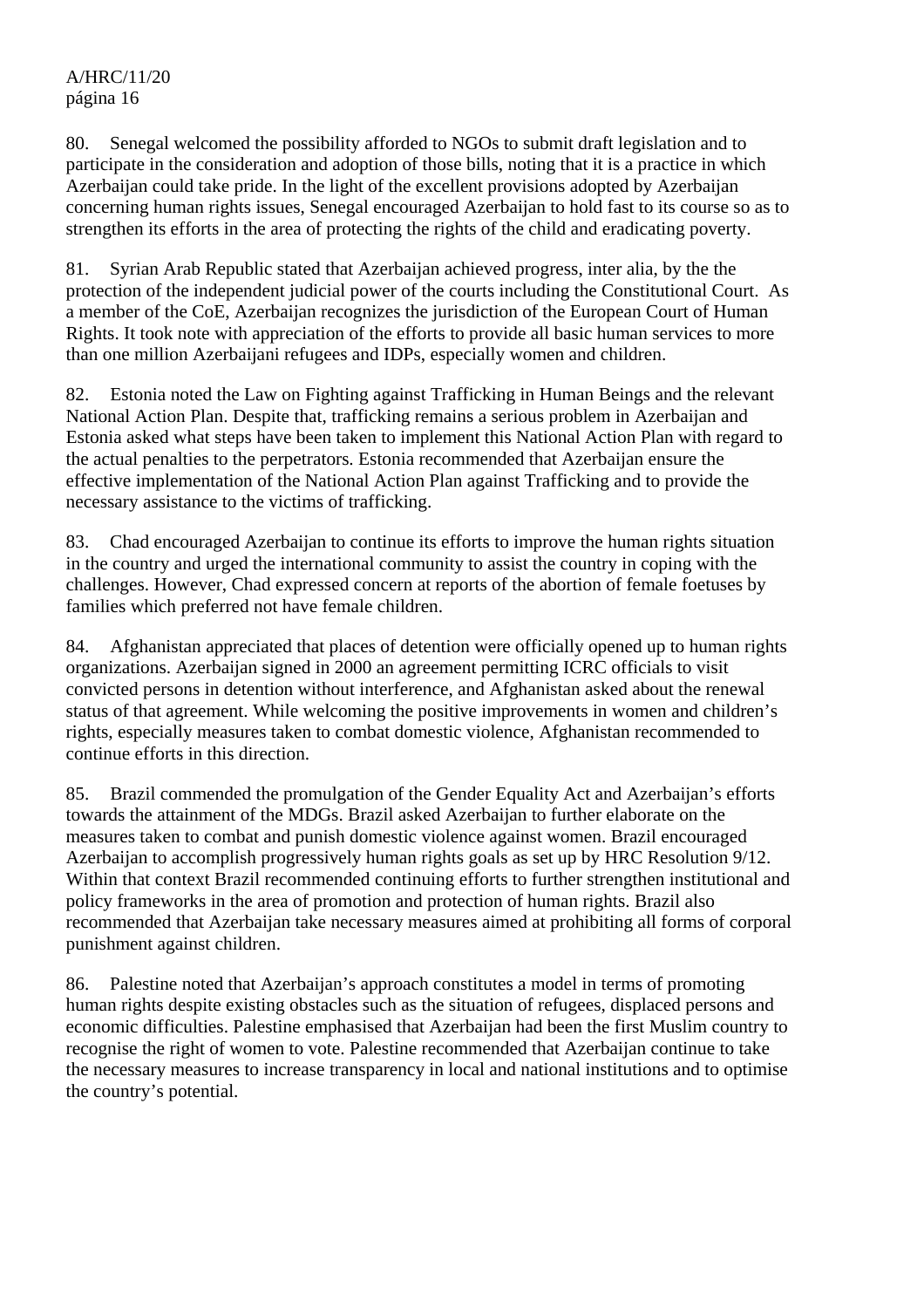87. Ireland welcomed the implementation of certain recommendations during the visit by the Special Rapporteur on the promotion and protection of freedom of opinion and expression in 2007. However, a number of journalists remain in prison which is of grave concern and Ireland asked, inter alia, what steps are taken to ensure the release of those journalists. Ireland recommended that the Government puts in place further measures a) to ensure respect for freedom of expression and of the media; b) to ensure that cases of alleged violence against, and wrongful imprisonment of members of the media are fully investigated; and c) to ensure that the Law of Libel is not utilised in such a manner as to stifle honest and professional reporting. Ireland recommended that the Law on Television and Radio broadcasting is amended as soon as possible to ensure that the licenses of international broadcasters can be renewed.

88. Argentina called for the possibility for ratifying CDP. Argentina recommended that Azerbaijan implement active policies and awareness campaigns in order to overcome the situation of discrimination against women. Argentina also recommended Azerbaijan to step up its social integration policies and education programmes to eradicate the current situation of children living on the street who are victims of sexual exploitation and physical abuse.

89. The Philippines inquired as to the main obstacles faced in implementing the national law and action plan against human trafficking and as to the measures it is taking to address high rates of maternal mortality. The Philippines recommended that Azerbaijan continue efforts to eradicate poverty, paying special attention to the situation of street children and children with disabilities. The Philippines also recommended that Azerbaijan share best practices in promoting religious tolerance and harmony in society.

90. India appreciated efforts to reduce poverty and strengthen human rights, including those of its ethnic minorities and IDPs. India asked about Azerbaijan's specific laws on gender equality and other efforts to impart greater awareness about gender sensitivity. Concern has also been expressed about the decline in education standards and school enrolment rates. India requested information on progress in reforming the judiciary and measures adopted to tackle human trafficking.

91. In response to statements made, Azerbaijan noted that defamation and discrimination is a legal and social matter of a developing democracy. Individuals brought to courts in relation to this legislation are very rarely handled through criminal courts. Azerbaijan endeavours to improve its legislation, a special working group was established and appropriate provisions have been drafted.

92. The delegation made reference to the Communication law according to which broadcasting takes place on the basis of a licence granted through a competitive process. Three foreign radio stations were closed because the law does not provide for foreign radios to broadcast on Azeri frequencies. The delegation hoped that progress will be made in this area.

93. On freedom of assembly, Azerbaijan indicated that there is a law on this matter in line with international standards. The problem lies in the fact that sometimes gatherings are organised outside of indicated locations. In cooperation with international organisations, an appropriate monitoring is carried out.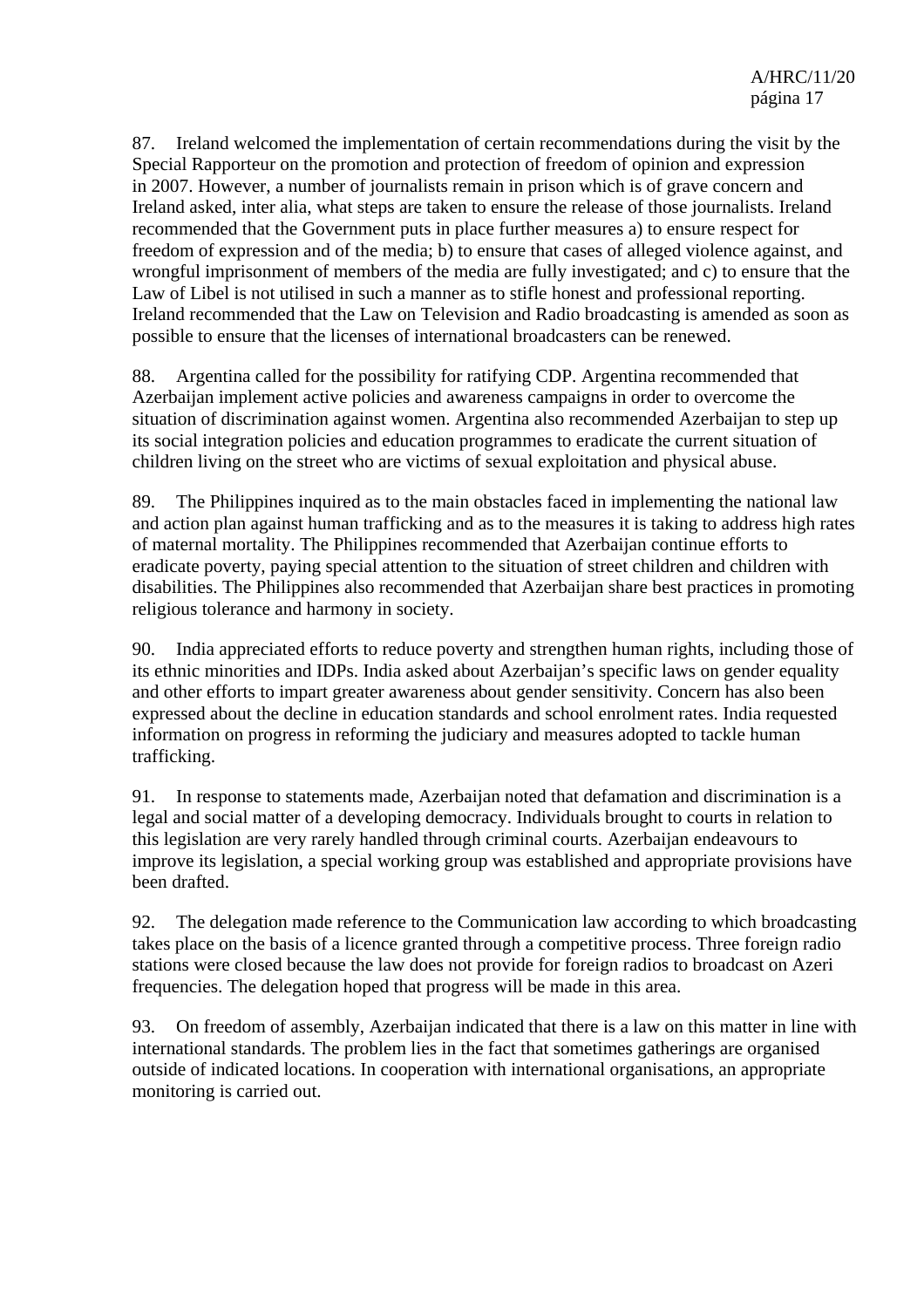94. With regard to the Rome Statute, the delegation indicated that Azerbaijan was involved in its draft but that, notably, the concept of aggression should be clarified before Azerbaijan may proceed to ratification.

95. In closing, Azerbaijan thanked everyone for the spirit of cooperation and will take direct note of recommendations.

#### **II. CONCLUSIONES Y/O RECOMENDACIONES**

- 96. En el transcurso del debate se formularon las siguientes recomendaciones a Azerbaiyán:
	- 1. Que se adhiriera al Estatuto de Roma de la Corte Penal Internacional (Liechtenstein); que armonizara todavía más su legislación y práctica con las disposiciones de la Convención contra la Tortura (Italia); que siquiera desplegando esfuerzos para garantizar que las leyes nacionales correspondan a las obligaciones internacionales y que promoviera su aplicación sobre el terreno (Egipto);
	- 2. Que siguiera promoviendo una cultura de derechos humanos en la sociedad, que fortaleciera la capacidad nacional y que se ocupara de los fallos en el ámbito de la promoción y protección de los derechos humanos, en particular el Estado de derecho y la protección adecuada de los grupos vulnerables de la población (Irán);
	- 3. Que continuara sus esfuerzos por seguir fortaleciendo el marco institucional y normativo en el ámbito de la promoción y protección de los derechos humanos (Brasil); que continuara adoptando las medidas necesarias para aumentar la transparencia en las instituciones locales y nacionales y utilizara al máximo las posibilidades del país (Palestina); que estableciera un mecanismo interinstitucional, en que participaran los agentes pertinentes de la sociedad civil, para aplicar las recomendaciones del examen periódico universal, así como las recomendaciones del Consejo de Derechos Humanos sobre los procedimientos especiales y los órganos creados en virtud de tratados (México);
	- 4. Que asegurara que las iniciativas experimentales a escala regional cuenten con el pleno apoyo del Gobierno federal para considerar la posibilidad de desarrollar, entre otras cosas, un servicio estatutario coordinado nacionalmente que pueda actuar de órgano de consulta y de adopción de decisiones (Austria); que se adoptaran medidas concretas para garantizar que las instituciones tengan una supervisión adecuada en lo que respecta a las normas de calidad de los cuidados y la posibilidad de corregir los abusos y violaciones con el fin de aumentar la eficiencia del sistema de protección de los niños (Austria);
	- 5. Que cumpliera su promesa voluntaria (Letonia) y presentara (Noruega) e hiciera efectiva (República Checa) una invitación permanente a todos los procedimientos especiales del Consejo de Derechos Humanos;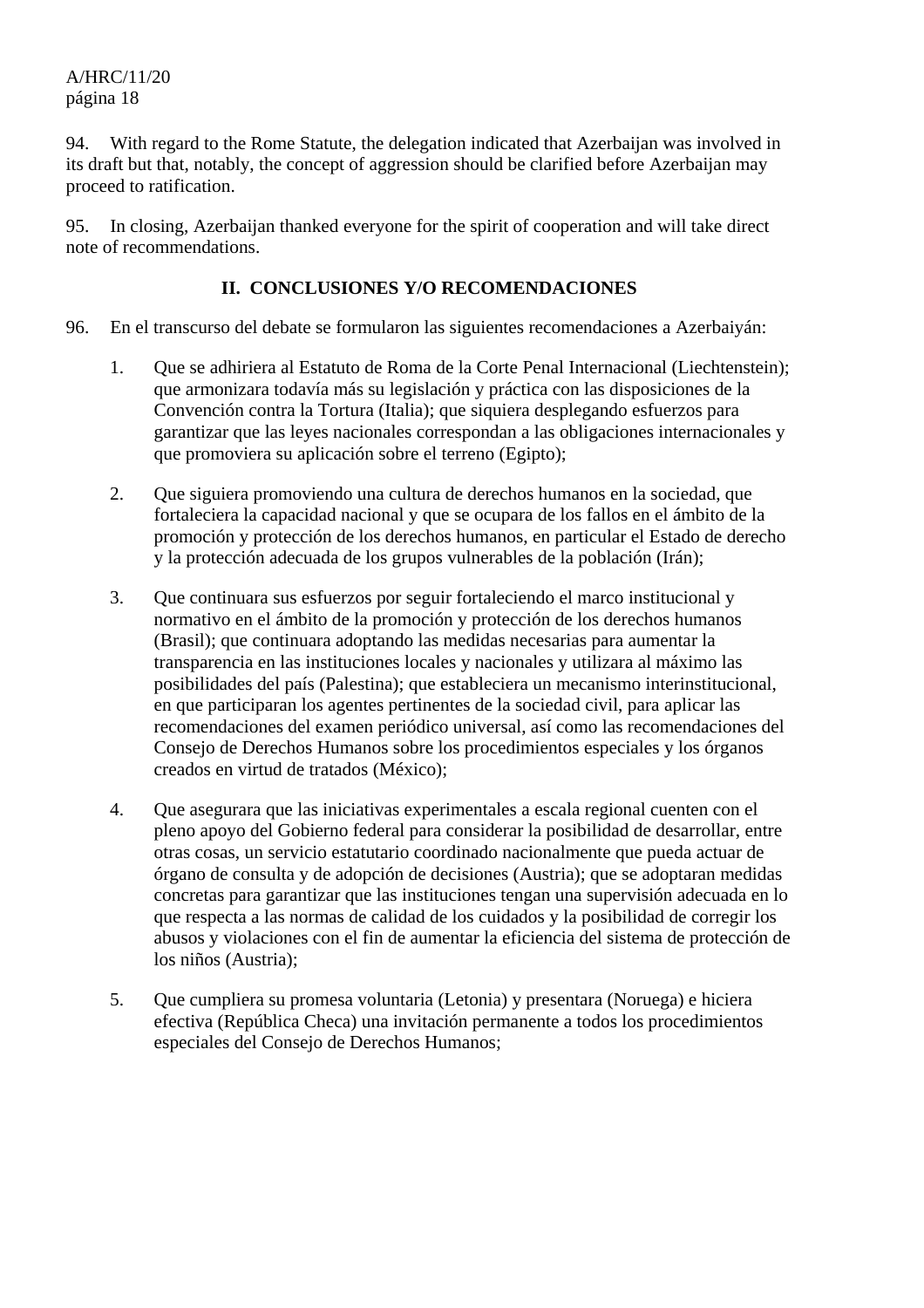- 6. Que prosiguiera con los programas nacionales ya iniciados para reducir las formas de discriminación contra las mujeres hasta eliminarla totalmente (Cuba); que apruebe leyes específicas sobre la violencia contra las mujeres y los matrimonios forzados, de conformidad con la Convención para la eliminación de todas las formas de discriminación contra la mujer y la Convención sobre los Derechos del Niño, para impedir y luchar contra la discriminación contra las mujeres (México); que pusiera en marcha políticas enérgicas y campañas de concienciación para superar la situación de discriminación contra las mujeres (Argentina); que celebrara campañas de concienciación sobre la igualdad de oportunidades de las mujeres y los hombres (Lituania); que se ocupara de forma decidida del problema de la incorporación de la perspectiva de género (Bangladesh);
- 7. Que proporcionara a los funcionarios de orden público y judiciales una formación y sensibilización específicas para la protección de los niños, las mujeres y las personas con orientación sexual o identidad de género minoritarias (República Checa);
- 8. Que dedicara mayor atención a la lucha contra la violencia contra las mujeres, especialmente por medio de la aplicación de medidas sociales en ese ámbito (Argelia); que adoptara todas las medidas necesarias para garantizar el acceso a la justicia de todas las mujeres víctimas de la violencia y que tomara medidas para su protección y rehabilitación, así como que formara a las autoridades policiales en cuanto a la violencia contra las mujeres (Francia);
- 9. Que continuara e intensificara sus esfuerzos en pro de los niños y las mujeres en general, para garantizar su seguridad en el medio doméstico y que eliminara cualesquiera obstáculos a su educación, desarrollo y acceso a la igualdad de oportunidades (Indonesia); que siguiera desarrollando medidas contra la violencia en el hogar contra las mujeres (Lituania); que ofreciera a las víctimas de la violencia en el hogar la posibilidad de utilizar los medios apropiados de reparación y acceso a los refugios (Lituania); que adoptara medidas concretas y garantizara que los organismos gubernamentales estén dotados de todos los recursos necesarios para aumentar la eficacia del sistema de protección del niño (Austria); que continuara las medidas destinadas a lograr mejoras positivas en los derechos de las mujeres y los niños, especialmente medidas adoptadas para luchar contra la violencia en el hogar (Afganistán);
- 10. Que aumentara los mecanismos de protección para las mujeres y los niños, así como incrementara las medidas para difundir y hacer más eficaz su aplicación (Chile);
- 11. Que aplicara plenamente las recomendaciones del estudio de las Naciones Unidas sobre la violencia contra los niños (Eslovenia); que adoptara las medidas necesarias para que los menores de 18 años detenidos no sean sometidos a castigos corporales ni otras formas de malos tratos (Hungría); que adoptara las medidas necesarias destinadas a prohibir todas las formas de castigo corporal contra los niños (Brasil); que intensificara sus políticas de integración social y los programas de educación para erradicar la situación actual de los niños que viven en la calle y son víctimas de la explotación sexual y del maltrato físico (Argentina);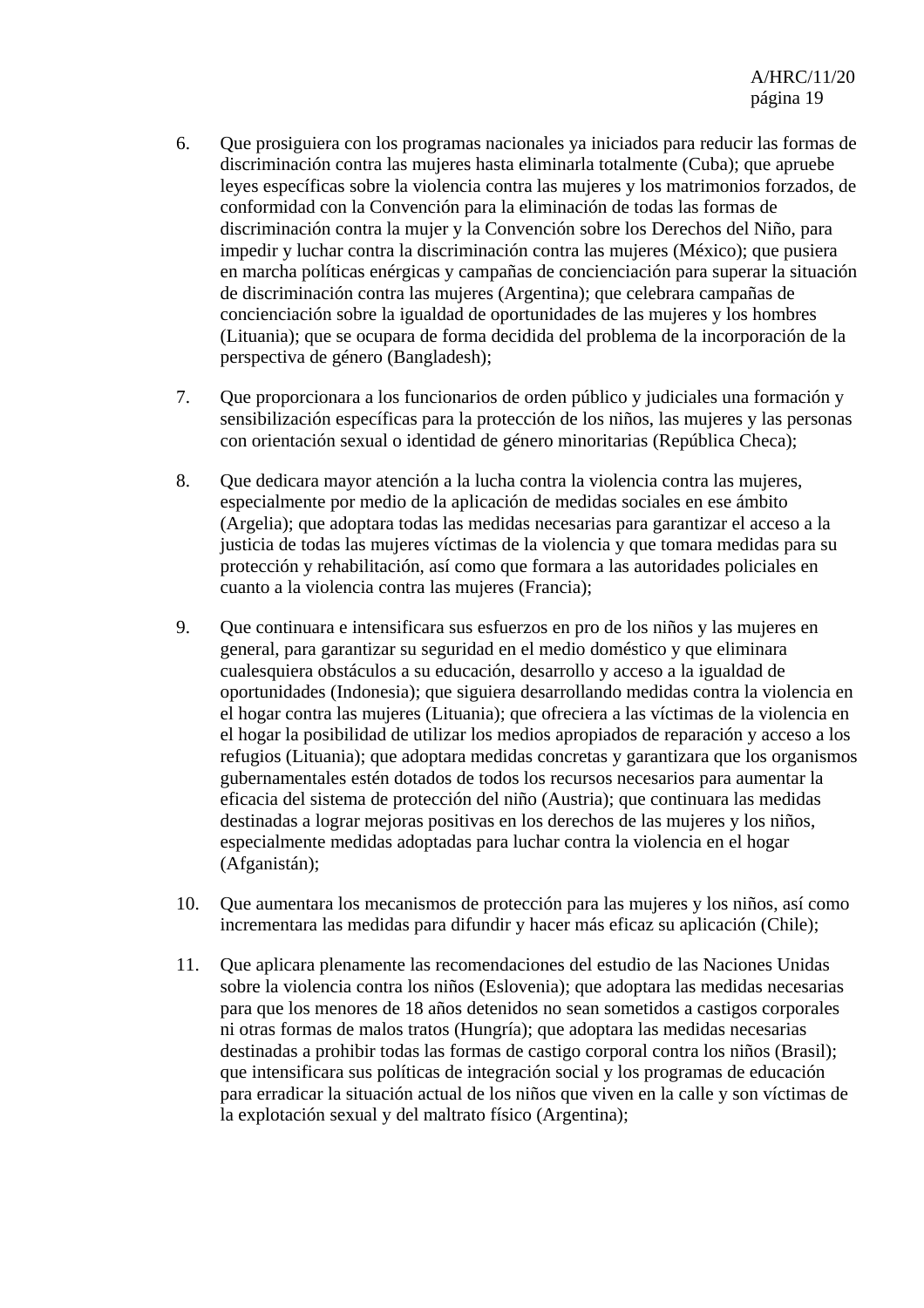- 12. Que adoptara medidas concretas para garantizar que se disponga de recursos necesarios con el fin de aumentar la eficacia de la protección de los derechos del niño, en particular mediante la supervisión eficaz de las condiciones en las instituciones y el establecimiento de un mecanismo de quejas para los niños, con el objeto de desarrollar y ajustar nuevos mecanismos para la protección de los niños basados en investigaciones serias y amplios experimentos, y para crear mecanismos que ofrezcan servicios de hogares de guarda (República Checa); que tomara medidas adecuadas para defender más los derechos de los niños (Hungría);
- 13. Que garantizara la aplicación eficaz del Plan nacional de lucha contra la trata de seres humanos y que ofreciera la asistencia necesaria a las víctimas de la trata (Estonia);
- 14. Que considerara la posibilidad de modificar o revocar la legislación sobre difamación para eliminar la posibilidad de privar a nadie de libertad a causa de sus opiniones (Países Bajos); que modificara las disposiciones de la legislación penal sobre la difamación para eliminar presiones innecesarias sobre los periodistas que cumplen sus obligaciones profesionales (Lituania); que garantice que la ley relativa a injurias y calumnias no se utilice de forma que ahogue la información honesta y profesional (Irlanda);
- 15. Que garantizara que todos los poderes del Estado, en particular los agentes de las autoridades públicas, respeten plenamente y promuevan la libertad de expresión (Suecia); que asegurara el pleno ejercicio de la libertad de expresión y la libertad de todos los medios de comunicación independientes, tanto nacionales como extranjeros, cualquiera que sea su naturaleza: prensa, Internet, radio o televisión (Francia); que adoptara medidas eficaces para garantizar la plena realización del derecho a la libertad de expresión (Polonia); que continuara trabajando seriamente para ocuparse de algunas de las preocupaciones legítimas relacionadas con la libertad de los medios de comunicación (Bangladesh); que estableciera más medidas para garantizar el respeto de la libertad de expresión y de los medios de comunicación (Irlanda); que respetara plenamente la libertad de los medios de comunicación de acuerdo con las obligaciones internacionales (Suecia); que asegurara que la reglamentación de los medios de comunicación promueve la diversidad entre los medios de difusión acorde con las normas internacionales y las prácticas óptimas (Noruega);
- 16. Que investigara y enjuiciara de forma eficaz a los autores de los delitos y las violaciones contra los periodistas y los defensores de los derechos humanos y que se castigara a los responsables (Noruega); que las denuncias de hostigamiento de periodistas y defensores de los derechos humanos tuvieran una respuesta rápida y que se adoptaran medidas adecuadas para su seguridad (Noruega); que desalentara a los funcionarios públicos de seguir la práctica actual de iniciar procesos contra los periodistas y los defensores de los derechos humanos por publicar informaciones críticas (Noruega); que se pusiera en libertad a todos los periodistas detenidos a causa de la utilización abusiva de los juicios penales por calumnias o difamación (Reino Unido); que asegurara que se investigan plenamente los casos de presunta violencia contra los representantes de los medios de comunicación y su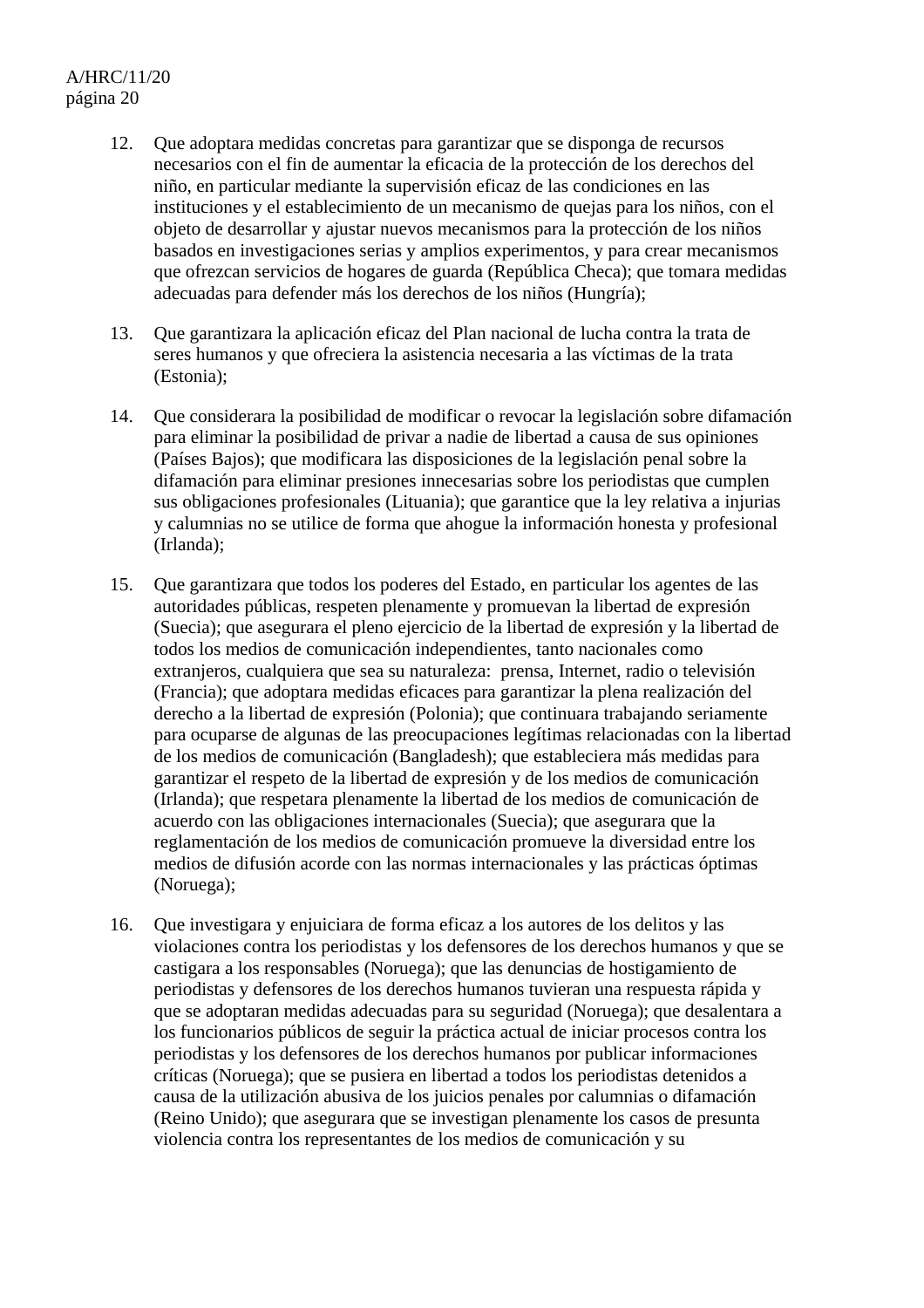encarcelamiento ilegal (Irlanda); que ajustara las normas sobre la difusión en cumplimiento de las disposiciones correspondientes del Pacto Internacional de Derechos Civiles y Políticos, poniendo en libertad a las personas encarceladas por sus opiniones políticas, y que adoptara salvaguardias contra la detención y los juicios arbitrarios y motivados políticamente, en particular garantizando la plena independencia y transparencia de la judicatura (República Checa);

- 17. Que ampliara las libertades de los medios de comunicación, en particular el acceso a los medios de radio y teledifusión, y que aplicara las recomendaciones de la OSCE acerca de la suspensión de la prohibición de las emisiones extranjeras de radio en frecuencia modulada (Canadá); que enmendara las leyes de radio y televisión lo antes posible para asegurar que se renueven las licencias de los medios de difusión internacionales (Irlanda); que reconsiderara su decisión y permitiera emitir a los medios de difusión no azerbaiyanos en frecuencia modulada (Reino Unido);
- 18. Que intensificara los esfuerzos para garantizar la libertad de reunión y asociación, respetar la labor de los defensores de los derechos humanos y que la legislación relacionada con las organizaciones no gubernamentales se aplicara de forma correspondiente (Países Bajos); que adoptara todas las medidas necesarias para asegurar que las autoridades locales no apliquen de manera excesivamente estricta la ley "sobre libertad de reunión", considerara la posibilidad de abolir totalmente los requisitos de aprobación previa para las reuniones públicas y sustituirlos por la obligación de los organizadores de notificar esas reuniones (Alemania); que defendiera el respeto al derecho de reunión pacífica y garantizara que ese derecho se ejerza de forma eficaz (Suecia); que mejorara el respeto del derecho a la libertad de reunión conforme a la legislación interna y la obligaciones en virtud del artículo 21 del Pacto Internacional de Derechos Civiles y Políticos (Canadá);
- 19. Que compartiera las prácticas óptimas en la promoción de la tolerancia religiosa y la armonía en la sociedad (Filipinas); que tuviera plenamente en cuenta las recomendaciones del Relator Especial sobre la libertad de religión destinadas a promover y garantizar plenamente la libertad religiosa para todas las comunidades religiosas en Azerbaiyán (Italia); para fomentar un mayor diálogo entre las religiones, que desarrollara un programa educativo y de concienciación centrado en las diferentes religiones del país (Santa Sede); que lograra un proceso de registro y de concesión de visados más racional y transparente para el clero y el personal religioso en general (Santa Sede);
- 20. Que redoblara sus esfuerzos por garantizar que las condiciones de detención respondan plenamente a las normas internacionales de derechos humanos (Suecia); que mejorara el nivel de vida y las condiciones en las cárceles (Polonia); que adoptara todas las medidas necesarias para reducir el plazo de la detención preventiva de todas las personas acusadas de delitos penales, en particular de los menores, y que creara centros de detención separados para estos últimos, así como que mejore urgentemente las condiciones en las cárceles (Alemania); que se ocupara de los problemas persistentes, tales como el hacinamiento y la insuficiencia de atención sanitaria, y que establezca mecanismos independientes para supervisar las condiciones en los centros de detención, prestando especial atención a las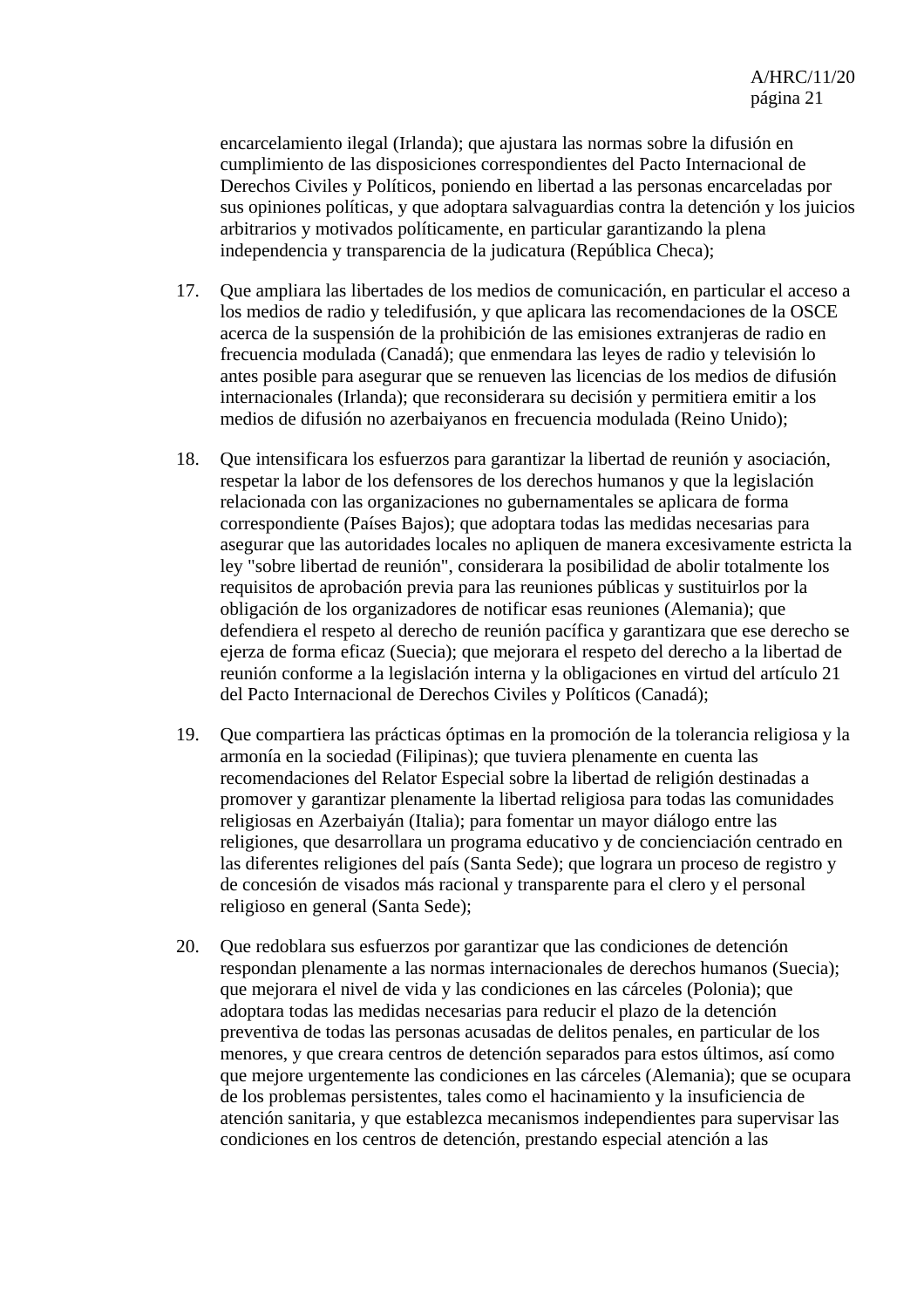condiciones de los niños y a su protección contra la violencia y los abusos (República Checa);

- 21. Que mejorara la administración de justicia, en particular el establecimiento de un sistema de inspección de los centros de detención y un sistema de seguimiento de las denuncias de las alegaciones de tortura (México); que garantizara la aplicación efectiva del Código de Ejecución Penal y el Código de Procedimiento Penal, que contienen algunas disposiciones avanzadas relacionadas con el bienestar de los detenidos y presos (Indonesia); que acelerara la aplicación del marco jurídico, así como que mejorara los sistemas y procedimientos para la administración de justicia y siguiera avanzando en la gobernanza pública (Chile); que considerara la posibilidad de adoptar medidas importantes, tales como solicitar asistencia para la creación de capacidad, para promover la comprensión de los derechos humanos y la capacidad de investigación penal del personal de la policía (Japón);
- 22. Que continuara esforzándose por mejorar y garantizar el acceso a la educación para todos los niños e incluyera la enseñanza de los derechos humanos en los programas de las escuelas (Argelia); que continuara proporcionando el acceso y la alta calidad de la enseñanza a todos los niveles (Belarús); que considerara la posibilidad de difundir ampliamente entre el público la información sobre las disposiciones de la Convención sobre la eliminación de todas las formas de discriminación contra la mujer por medio del sistema educativo, campañas de concienciación y formación en sensibilización a las cuestiones de género (Malasia); que desarrolle una estrategia nacional para garantizar un mejor acceso a la educación de todos los niños y que incluyera en el sistema escolar, a todos los niveles, medidas apropiadas en el ámbito de la educación en materia de derechos humanos, de acuerdo con el Plan de Acción para 2005-2009 del Programa Mundial para la educación en derechos humanos (Italia);
- 23. Que adoptara medidas concretas para hacer accesibles otros tipos de cuidados, por ejemplo, que promoviera los sistemas de curaduría y hogares de guarda, y que desarrollara además los servicios de apoyo a la familia basados en la comunidad para impedir el abandono de niños por sus familias (Austria); que continuara la labor sustantiva de aplicación del programa estatal, durante un período de diez años, de traslado de niños de las instituciones estatales a las familias y otro tipo de cuidados (Federación de Rusia);
- 24. Que perseverara en sus esfuerzos de reducción de la pobreza y que considerara la posibilidad de compartir las prácticas óptimas con los países interesados (Argelia); que revisara sus programas de lucha contra la pobreza con el fin de ocuparse de las causas profundas de la pobreza y de la adopción de medidas eficaces para hacer frente a los desafíos sociales (Sudáfrica); que continuara sus esfuerzos para erradicar la pobreza, prestando especial atención a la situación de los niños de la calle y los niños con discapacidad (Filipinas);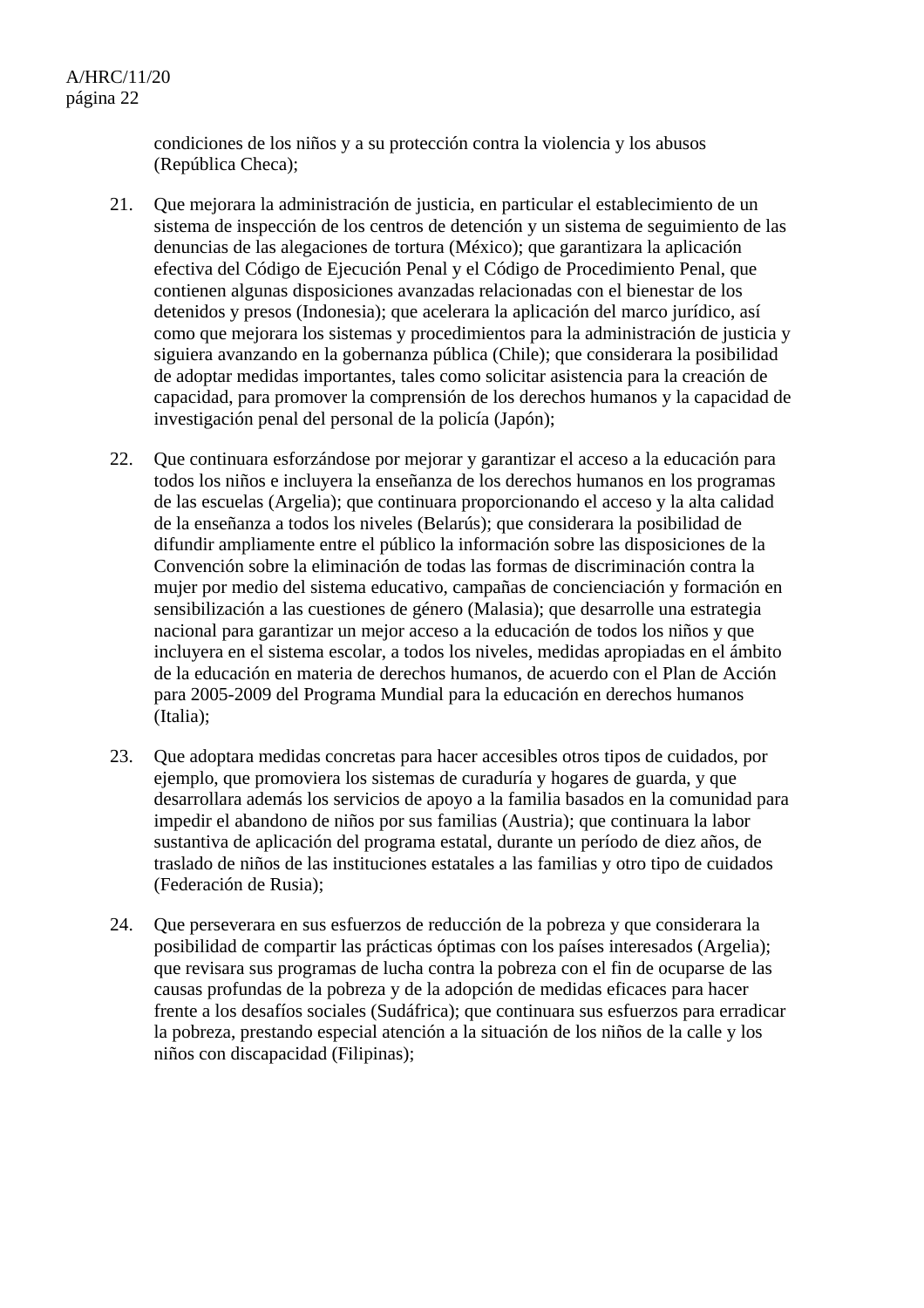- 25. Que redoblara los esfuerzos por asegurar plenamente las necesidades básicas de la población, en particular en el ámbito del empleo, la salud pública, la educación y la vivienda pública (Malasia); que continuara con las medidas ya iniciadas para mejorar el nivel de vida de la población y garantizar la protección social de los habitantes sobre la base de un desarrollo enérgico de la economía y una distribución adecuada de la riqueza (Cuba); que siguiera apoyando una protección socioeconómica de alto nivel (Belarús);
- 26. Que continuara el trabajo eficaz en el ámbito de la defensa de los derechos de la familia, las mujeres y los niños (Kazajastán);
- 27. Que continuara sus esfuerzos por ofrecer condiciones de vida satisfactorias a los desplazados internos (Argelia); que respetara plenamente los derechos económicos y sociales de todos, en particular de los desplazados internos, de acuerdo con sus obligaciones en virtud del Pacto Internacional de Derechos Económicos, Sociales y Culturales, cumpliendo sus compromisos en virtud del programa del Comité Estatal de Refugiados y Desplazados Internos (Canadá); que promoviera e intensificara la cooperación y asistencia humanitarias internacionales para atender los programas y mecanismos que contribuyen a la eliminación de las amenazas y limitaciones de los derechos humanos de los refugiados y las personas desplazadas (Chile);
- 28. Que cumpliera las recomendaciones formuladas por los órganos creados en virtud de tratados y los procedimientos especiales y, en ese contexto, siguiera la recomendación de crear mecanismos para supervisar a las minorías étnicas y otros grupos vulnerables, en particular los migrantes y los solicitantes de asilo, y permitir a esos grupos que accedan a todos los derechos de que disfruta el resto de la población (México);
- 29. Que perseverara en sus esfuerzos por promover y proteger los derechos humanos en colaboración con el Consejo de Derechos Humanos y el ACNUDH, sobre la base de las necesidades determinadas por Azerbaiyán (Egipto);
- 30. Que continuara las medidas constructivas en el ámbito de la educación en materia de derechos humanos, en particular en activa cooperación con ese fin con las organizaciones internacionales clave (Jordania);
- 31. Que prosiguiera la cooperación con la comunidad internacional, especialmente en dos ámbitos: la solución de los problemas de los refugiados y de los desplazados internos; y su programa estatal de mitigación de la pobreza y de desarrollo para 2006-2015 (Sudán);
- 32. Que continuara colaborando plenamente con los grupos de la sociedad civil en el seguimiento y aplicación de este examen (Reino Unido).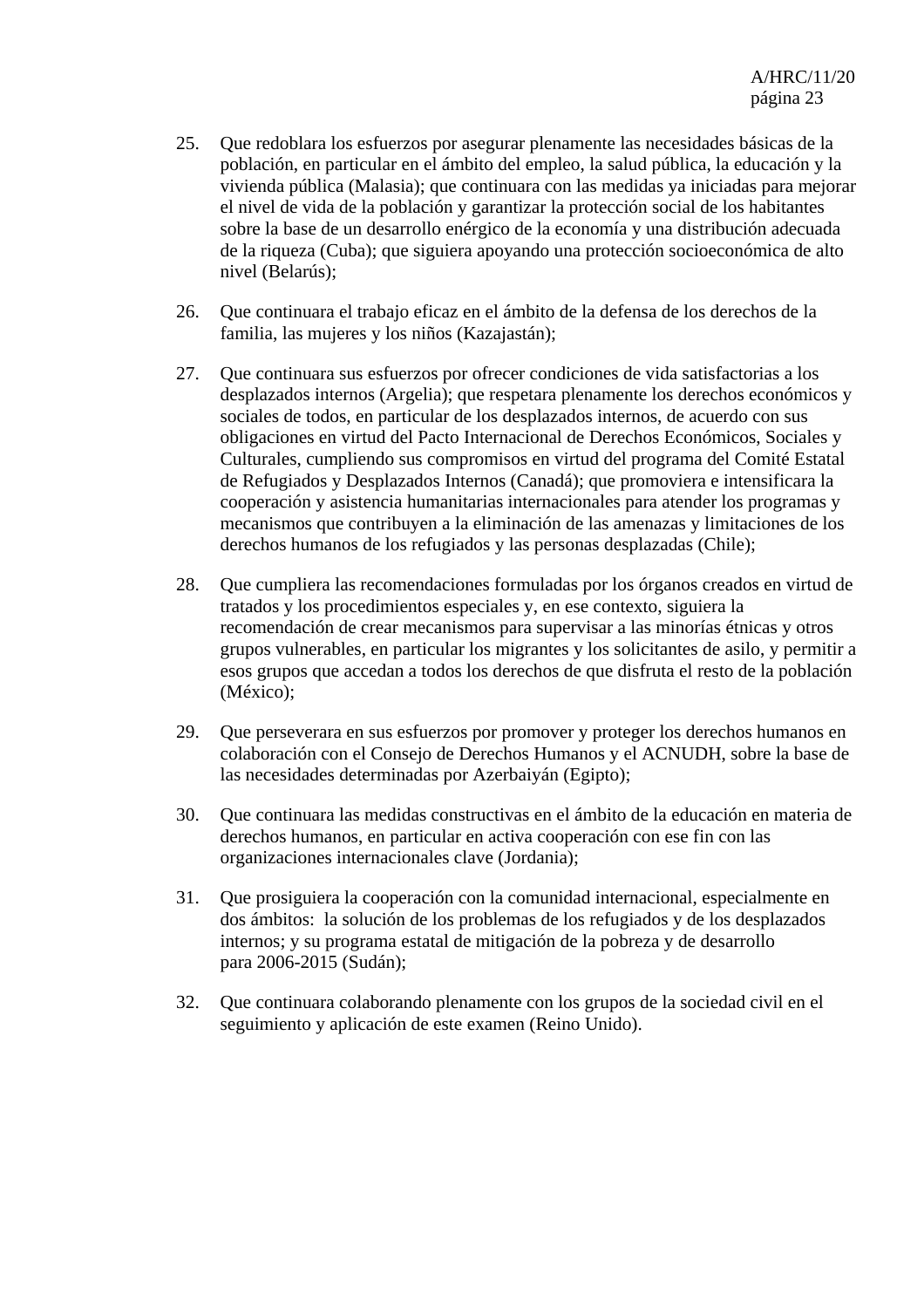97. La respuesta de Azerbaiyán a esas recomendaciones se incluirá en el informe final que aprobará el Consejo de Derechos Humanos en su 11º período de sesiones.

98. A juicio de la delegación de Azerbaiyán, las observaciones y recomendaciones contenidas en el párrafo 74 del informe no son pertinentes, ya que no son correctas y no corresponden a las bases del examen estipuladas en la resolución 5/1 del Consejo de Derechos Humanos titulada "Creación de instituciones del Consejo de Derechos Humanos de las Naciones Unidas".

99. Todas las conclusiones y/o recomendaciones que figuran en el presente informe reflejan la postura de los Estados que lo presentan y/o del Estado objeto del examen, y no se debe considerar que el Grupo de Trabajo las respalda en su conjunto.